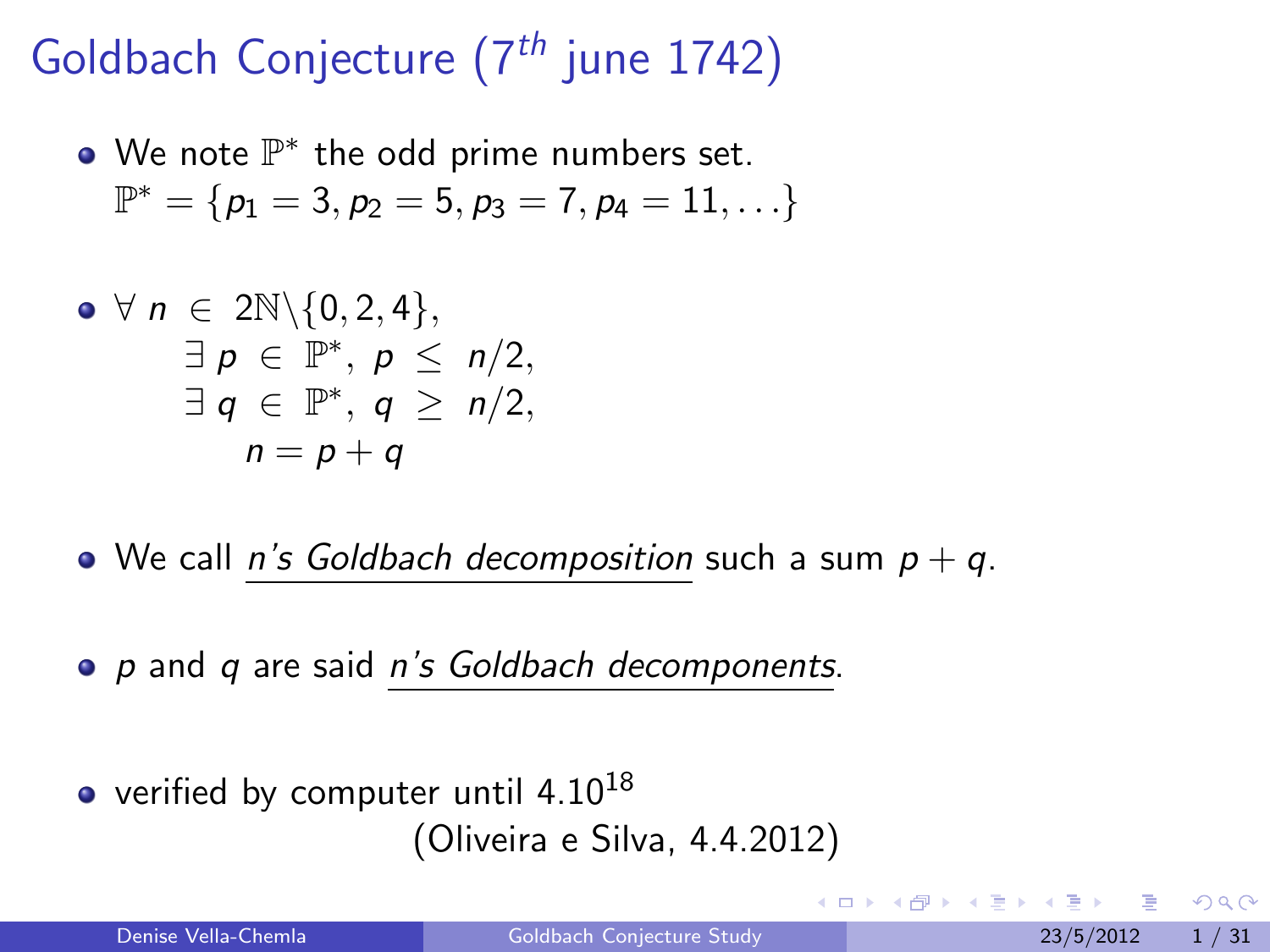#### **Notations**

- $\bullet$  In the following, C.G. signifies Goldbach Conjecture,
- *s.c.* signifies congruences system,
- **•** *p.a.* signifies arithmetic progression,
- T.r.c. signifies Chinese Remainders Theorem.
- $\bullet$  For a given *n*, we note :  $\mathbb{P}^*_1(n) = \{x \in \mathbb{P}^*/x \leq \frac{n}{2}\}$  $\frac{1}{2}$  $\mathbb{P}^*_2(n) = \{x \in \mathbb{P}^*/x \leq \sqrt{n}\}$

 $\Omega$ 

化重新润滑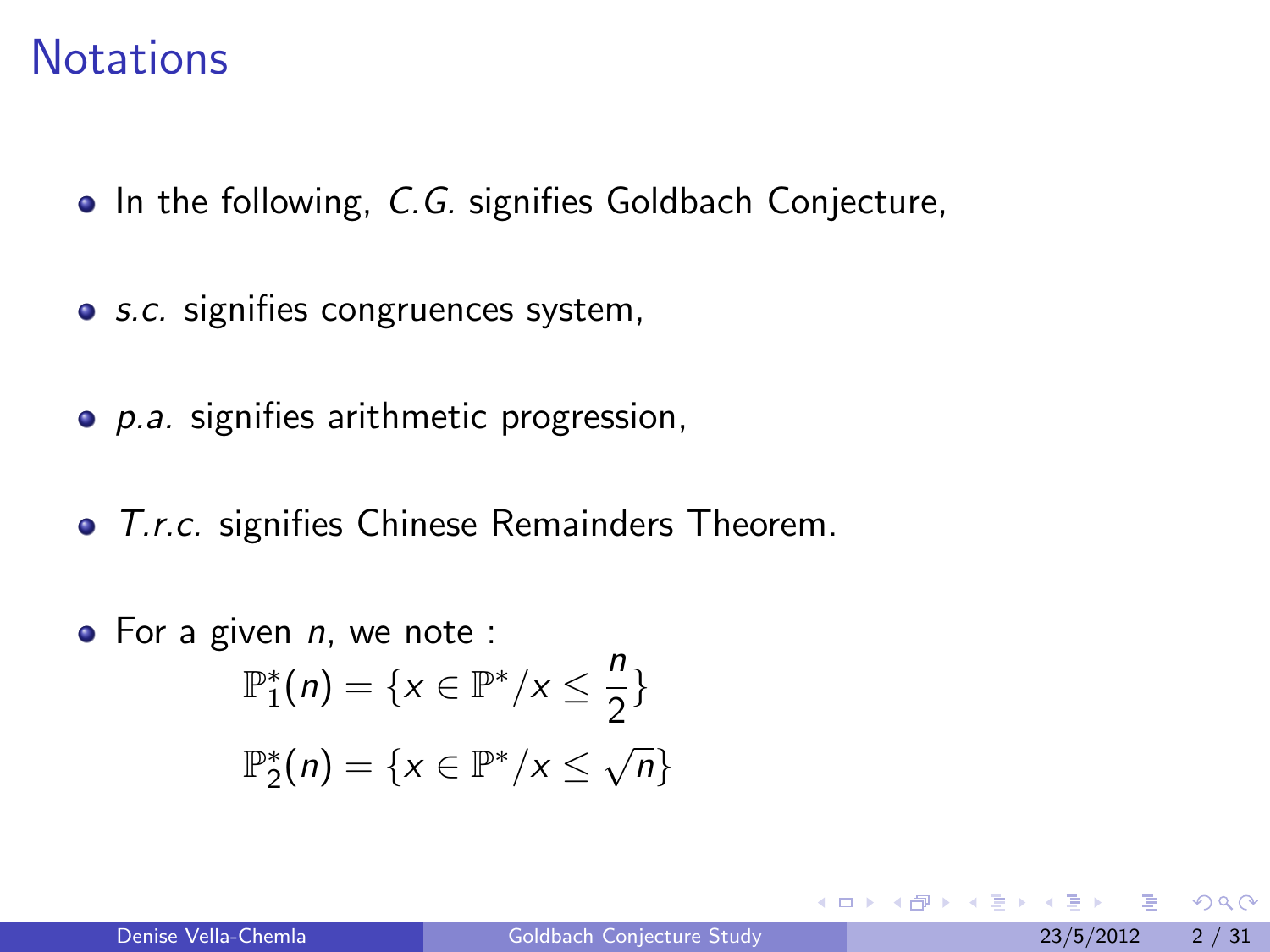### Reformulation

Goldbach Conjecture is equivalent to the following statement :  $\forall n \in 2\mathbb{N}\backslash\{0,2,4\}, \exists p \in \mathbb{P}_{1}^{*}(n), \forall m \in \mathbb{P}_{2}^{*}(n),$  $p \not\equiv n \pmod{m}$ 

\n- Indeed,
\n- $$
\forall n \in 2\mathbb{N} \setminus \{0, 2, 4\}, \exists p \in \mathbb{P}_1^*(n), \forall m \in \mathbb{P}_2^*(n),
$$
\n- $p \not\equiv n \pmod{m} \Leftrightarrow n - p \not\equiv 0 \pmod{m} \Leftrightarrow n - p \text{ is prime}$
\n

4 0 8

化医头头

 $QQ$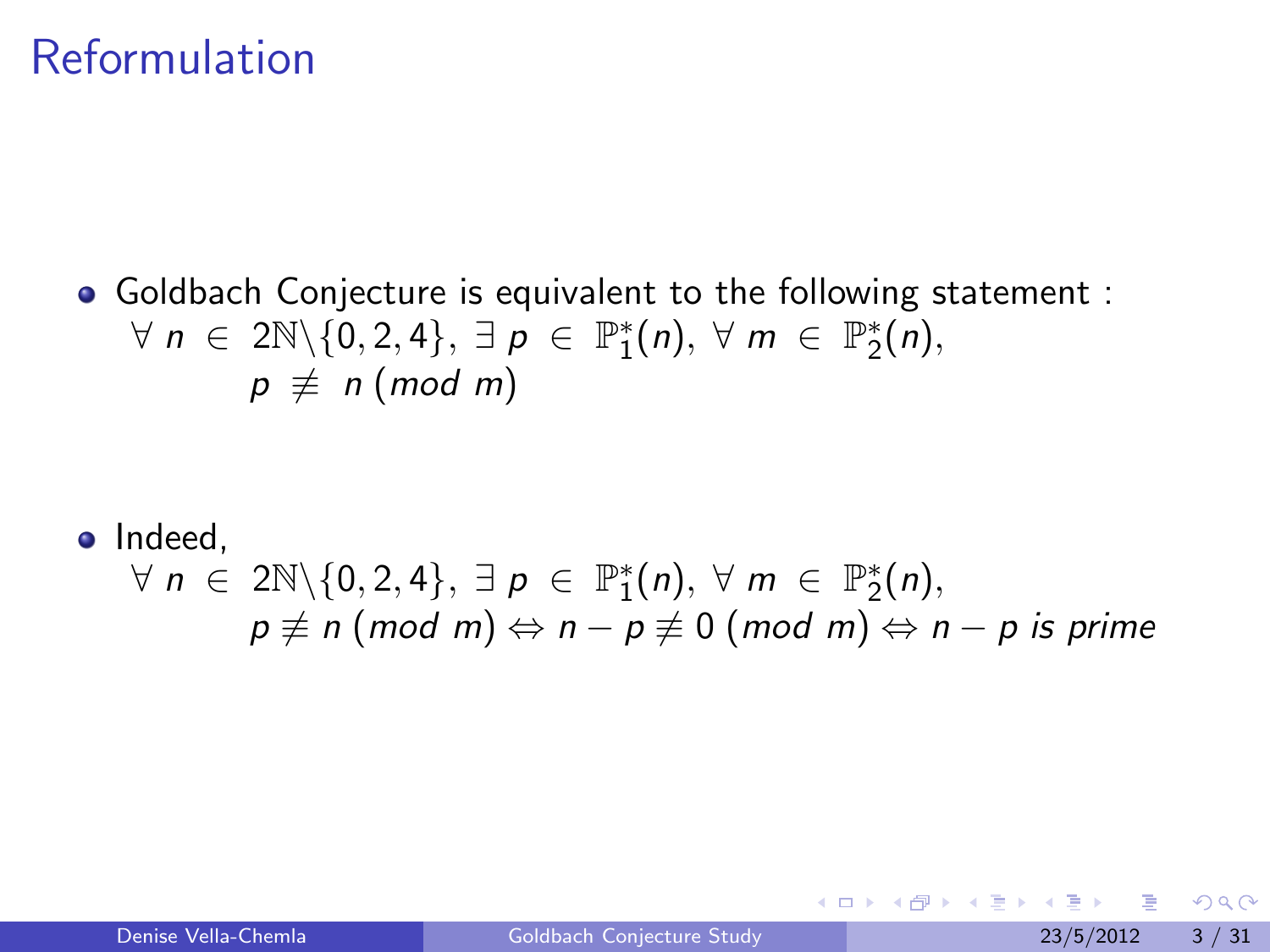• Why 19 is the smallest 98's Goldbach decomponent?

$$
98 \equiv 3 \pmod{5} \quad \text{(98-3=95 and 5 | 95)}
$$
\n
$$
98 \equiv 5 \pmod{3} \quad \text{(98-5=93 and 3 | 93)}
$$
\n
$$
98 \equiv 7 \pmod{7} \quad \text{(98-7=91 and 7 | 91)}
$$
\n
$$
98 \equiv 11 \pmod{3} \quad \text{(98-11=87 and 3 | 87)}
$$
\n
$$
98 \equiv 13 \pmod{5} \quad \text{(98-13=85 and 5 | 85)}
$$
\n
$$
98 \equiv 17 \pmod{3} \quad \text{(98-17=81 and 3 | 81)}
$$

 $98 \not\equiv 19 \pmod{3}$  (98-19=79 and 3 / 79)  $98 \not\equiv 19 \pmod{5}$  (98-19=79 and 5 / 79)  $98 \not\equiv 19 \pmod{7}$  (98-19=79 and 7 / 79)

Conclusion :  $\forall m \in \mathbb{P}_2^*(98)$ , 19  $\not\equiv$  98 (mod m) 19 is a 98's Goldbach decomponent. Indeed,  $98 = 19 + 79$  with 19 and 79 both primes.

<span id="page-3-0"></span> $\Omega$ 

**K ロ ト K 何 ト K ヨ ト K**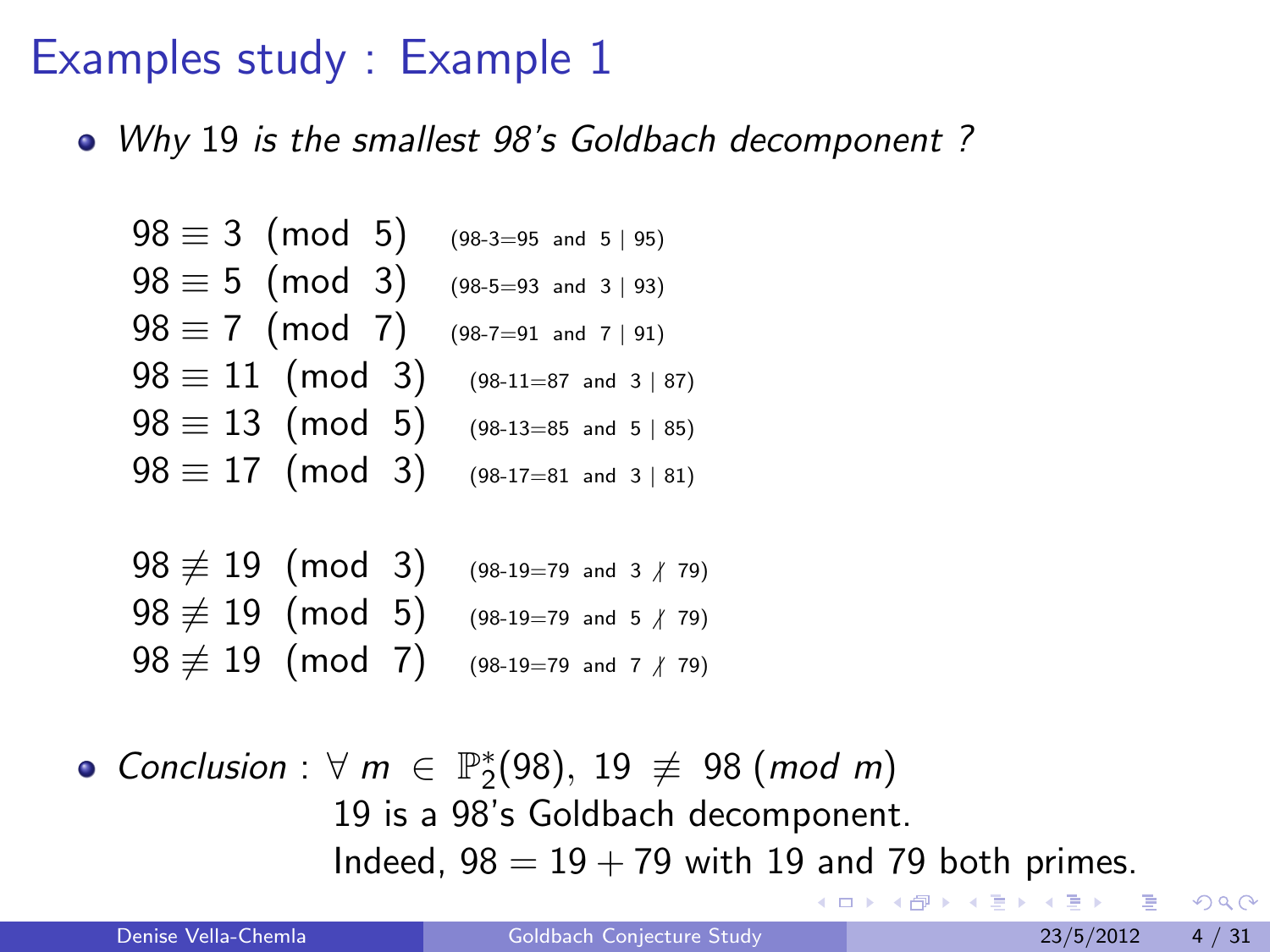• Why 3 is a 40's Goldbach decomponent?



3's equivalence class in each finite field,

40's equivalence class in each finite field.

Conclusion :  $\forall m \in \mathbb{P}_2^*(40), 3 \not\equiv 40 \pmod{m}$ 3 is a 40's Goldbach decomponent. I[nd](#page-3-0)eed, $40 = 3 + 37$  $40 = 3 + 37$  with 3 and 37 [pri](#page-4-0)[m](#page-5-0)[es](#page-0-0)[.](#page-30-0)

<span id="page-4-0"></span> $QQ$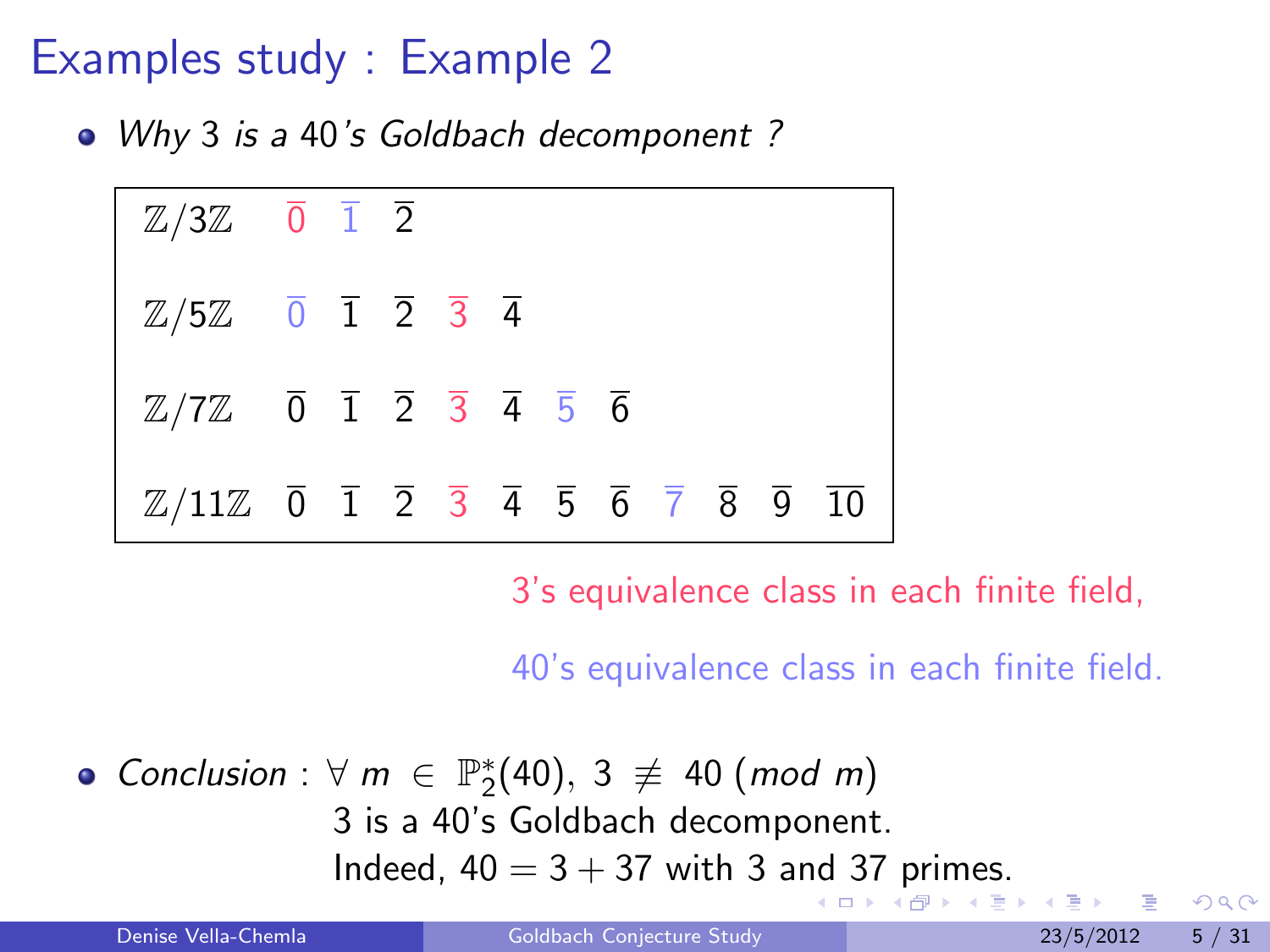We are looking for Goldbach decomponents of natural integers that are

 $\equiv$  2 (mod 3) and  $\equiv$  3 (mod 5) and  $\equiv$  3 (mod 7).

- Those numbers we are looking Goldbach decomponents for, are natural integers of the form  $210k + 38$  (result provided by Chinese Remainders Theorem as we will see it sooner).
- $\bullet$  We saw that odd prime natural integers p that are  $\neq$  2 (mod 3) and  $\neq$  3 (mod 5) and  $\neq$  3 (mod 7) can be Goldbach decomponents of those numbers.
- <span id="page-5-0"></span>• If we omit the case of "little prime numbers" (i.e. congruences cases to 0 modulo one odd prime and only one),
	- p must be  $\equiv 1 \pmod{3}$ .
	- p must be  $\equiv$  1 or 2 or 4 (mod 5).
	- p [m](#page-5-0)ust be  $\equiv 1$  or 2 or 4 or [5](#page-4-0) or [6](#page-4-0) [\(](#page-5-0)m[od](#page-0-0) [7\)](#page-30-0)[.](#page-0-0)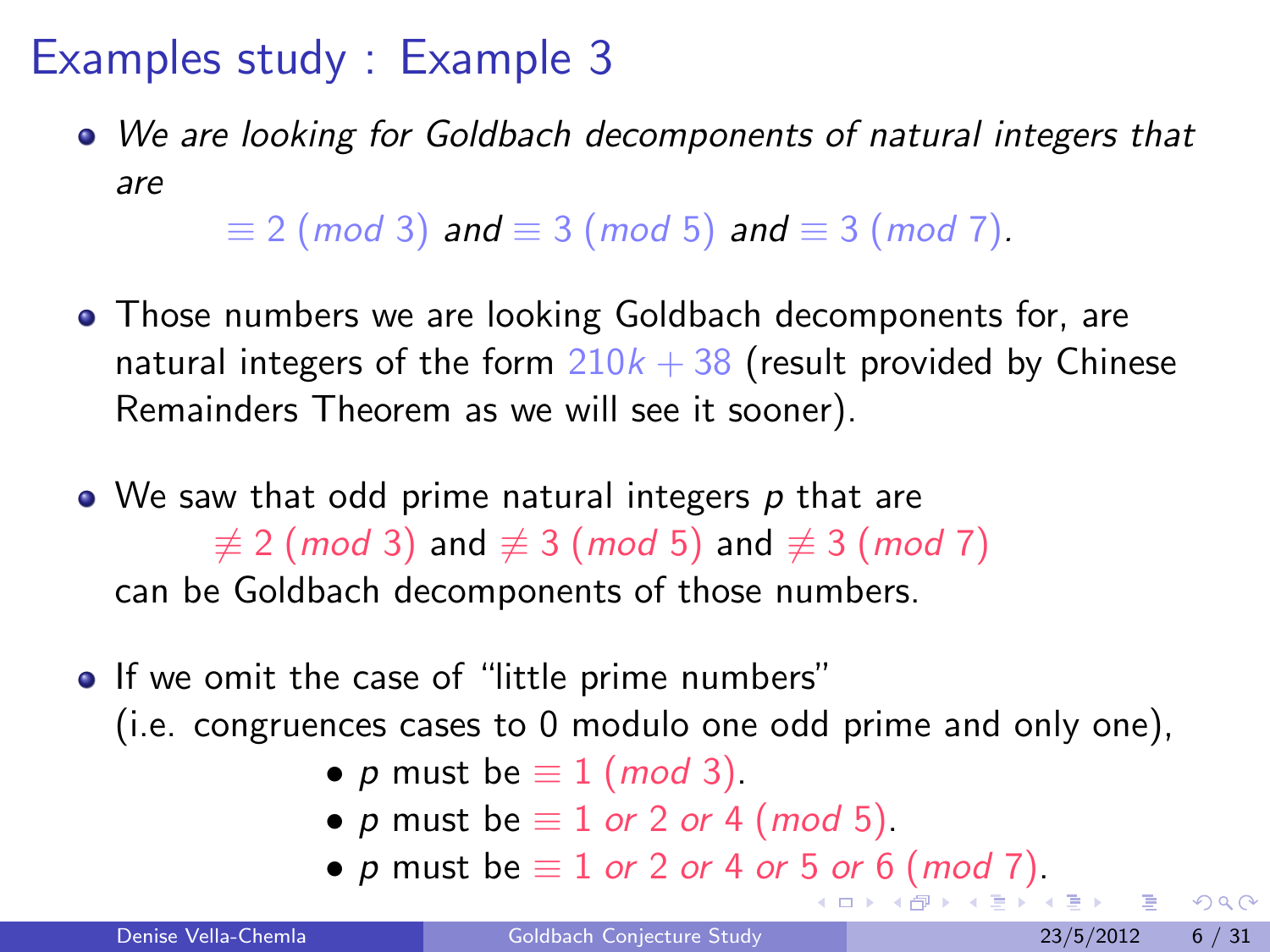We are looking for Goldbach decomponents of some even natural integers

 $\equiv$  2 (mod 3) and  $\equiv$  3 (mod 5) and  $\equiv$  3 (mod 7)

 $(\Leftrightarrow$  of the form 210 $k + 38$ )

- Combining all differents possibilities, we obtain :
	- 1 (mod 3) 1 (mod 5) 1 (mod 7) 1 (mod 3) 1 (mod 5) 2 (mod 7) 1 (mod 3) 1 (mod 5) 4 (mod 7) 1 (mod 3) 1 (mod 5) 5 (mod 7) 1 (mod 3) 1 (mod 5) 6 (mod 7) 1 (mod 3) 2 (mod 5) 1 (mod 7) 1 (mod 3) 2 (mod 5) 2 (mod 7) 1 (mod 3) 2 (mod 5) 4 (mod 7) 1 (mod 3) 2 (mod 5) 5 (mod 7) 1 (mod 3) 2 (mod 5) 6 (mod 7) 1 (mod 3) 4 (mod 5) 1 (mod 7) 1 (mod 3) 4 (mod 5) 2 (mod 7) 1 (mod 3) 4 (mod 5) 4 (mod 7) 1 (mod 3) 4 (mod 5) 5 (mod 7) 1 (mod 3) 4 (mod 5) 6 (mod 7)

<span id="page-6-0"></span> $QQ$ 

イロト イ母 トイヨ トイヨト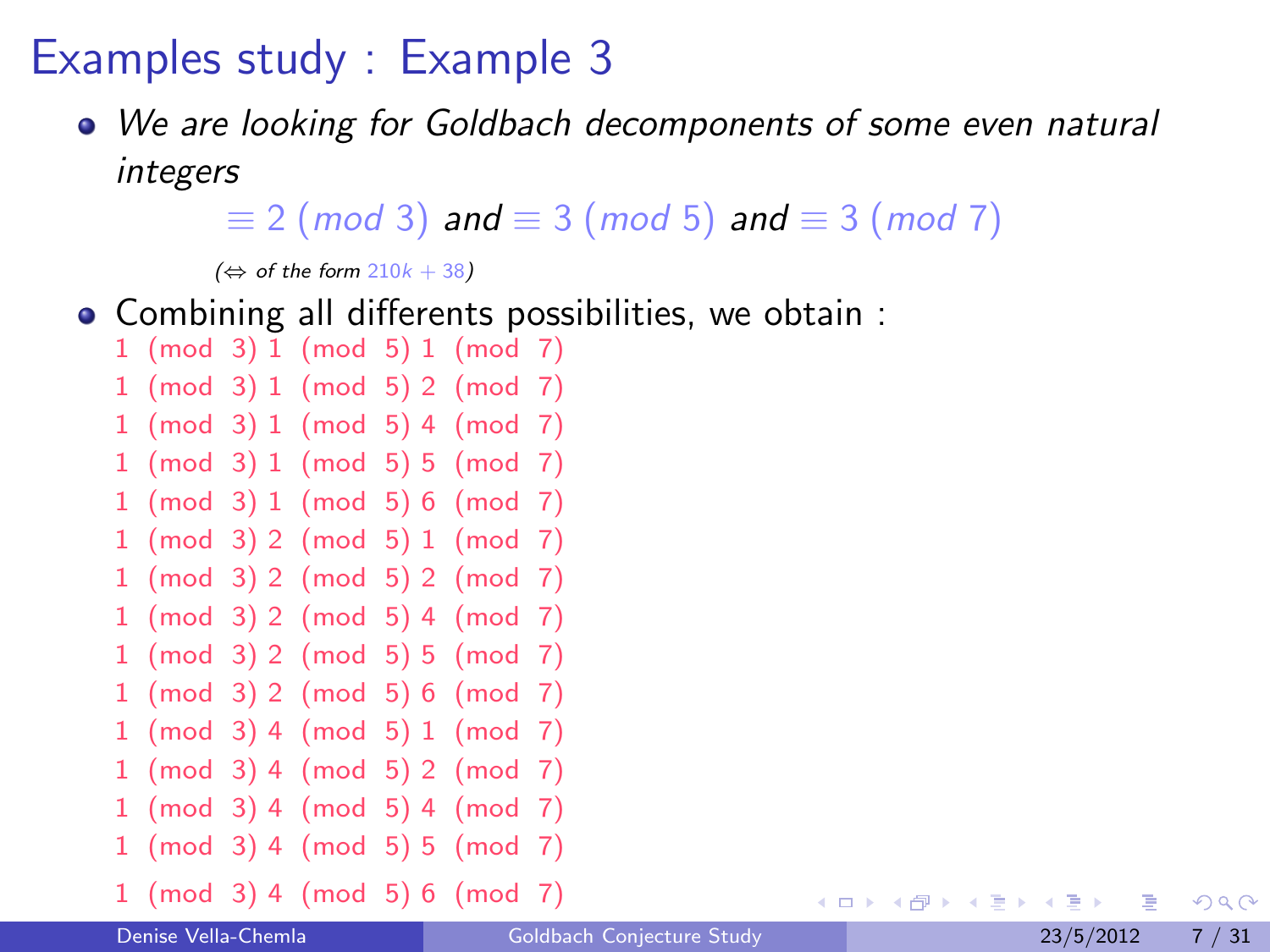### Examples : Example 3

We are looking for Goldbach decomponents of some even natural integers

 $\equiv$  2 (mod 3) and  $\equiv$  3 (mod 5) and  $\equiv$  3 (mod 7)

 $(\Leftrightarrow$  of the form 210 $k + 38$ )

Combining all differents possibilities, we obtain :

| 1 (mod 3) 1 (mod 5) 1 (mod 7) |  |  | $\rightarrow$ | $210k + 1$   |
|-------------------------------|--|--|---------------|--------------|
| 1 (mod 3) 1 (mod 5) 2 (mod 7) |  |  | $\rightarrow$ | $210k + 121$ |
| 1 (mod 3) 1 (mod 5) 4 (mod 7) |  |  | $\rightarrow$ | $210k + 151$ |
| 1 (mod 3) 1 (mod 5) 5 (mod 7) |  |  | $\rightarrow$ | $210k + 61$  |
| 1 (mod 3) 1 (mod 5) 6 (mod 7) |  |  | $\rightarrow$ | $210k + 181$ |
| 1 (mod 3) 2 (mod 5) 1 (mod 7) |  |  | $\rightarrow$ | $210k + 127$ |
| 1 (mod 3) 2 (mod 5) 2 (mod 7) |  |  | $\rightarrow$ | $210k + 37$  |
| 1 (mod 3) 2 (mod 5) 4 (mod 7) |  |  | $\rightarrow$ | $210k + 67$  |
| 1 (mod 3) 2 (mod 5) 5 (mod 7) |  |  | $\rightarrow$ | $210k + 187$ |
| 1 (mod 3) 2 (mod 5) 6 (mod 7) |  |  | $\rightarrow$ | $210k + 97$  |
| 1 (mod 3) 4 (mod 5) 1 (mod 7) |  |  | $\rightarrow$ | $210k + 169$ |
| 1 (mod 3) 4 (mod 5) 2 (mod 7) |  |  | $\rightarrow$ | $210k + 79$  |
| 1 (mod 3) 4 (mod 5) 4 (mod 7) |  |  | $\rightarrow$ | $210k + 109$ |
| 1 (mod 3) 4 (mod 5) 5 (mod 7) |  |  | $\rightarrow$ | $210k + 19$  |
| 1 (mod 3) 4 (mod 5) 6 (mod 7) |  |  | $\rightarrow$ | $210k + 139$ |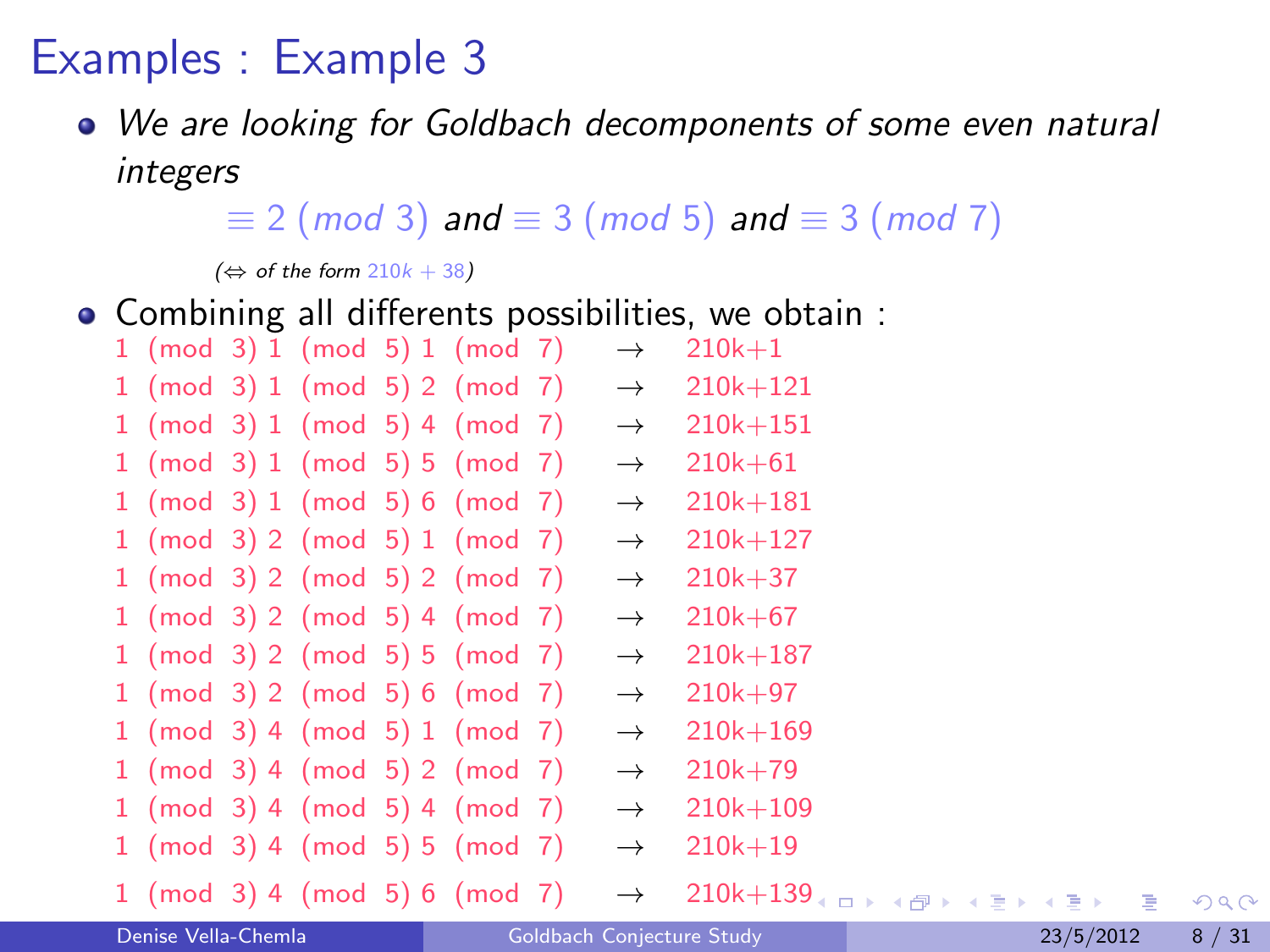- Here are some examples of Goldbach decomponents belonging to arithmetic progressions found for some even numbers of the arithmetic progression  $210k + 38$
- 248 : 7 19 37 67 97 109 458 : 19 37 61 79 109 127 151 181 229 (2p) 668 : 7 37 61 67 97 127 181 211 229 271 331 878 : 19 67 109 127 139 151 271 277 307 331 337 379 421 439 (2p) 1088 : 19 37 67 79 97 151 181 211 229 277 331 337 349 379 397 457 487 541 1298 : 7 19 61 67 97 127 181 211 229 277 307 331 379 421 439
	- 487 541 547 571 607
- Conclusion : It works, of course, it is studied for.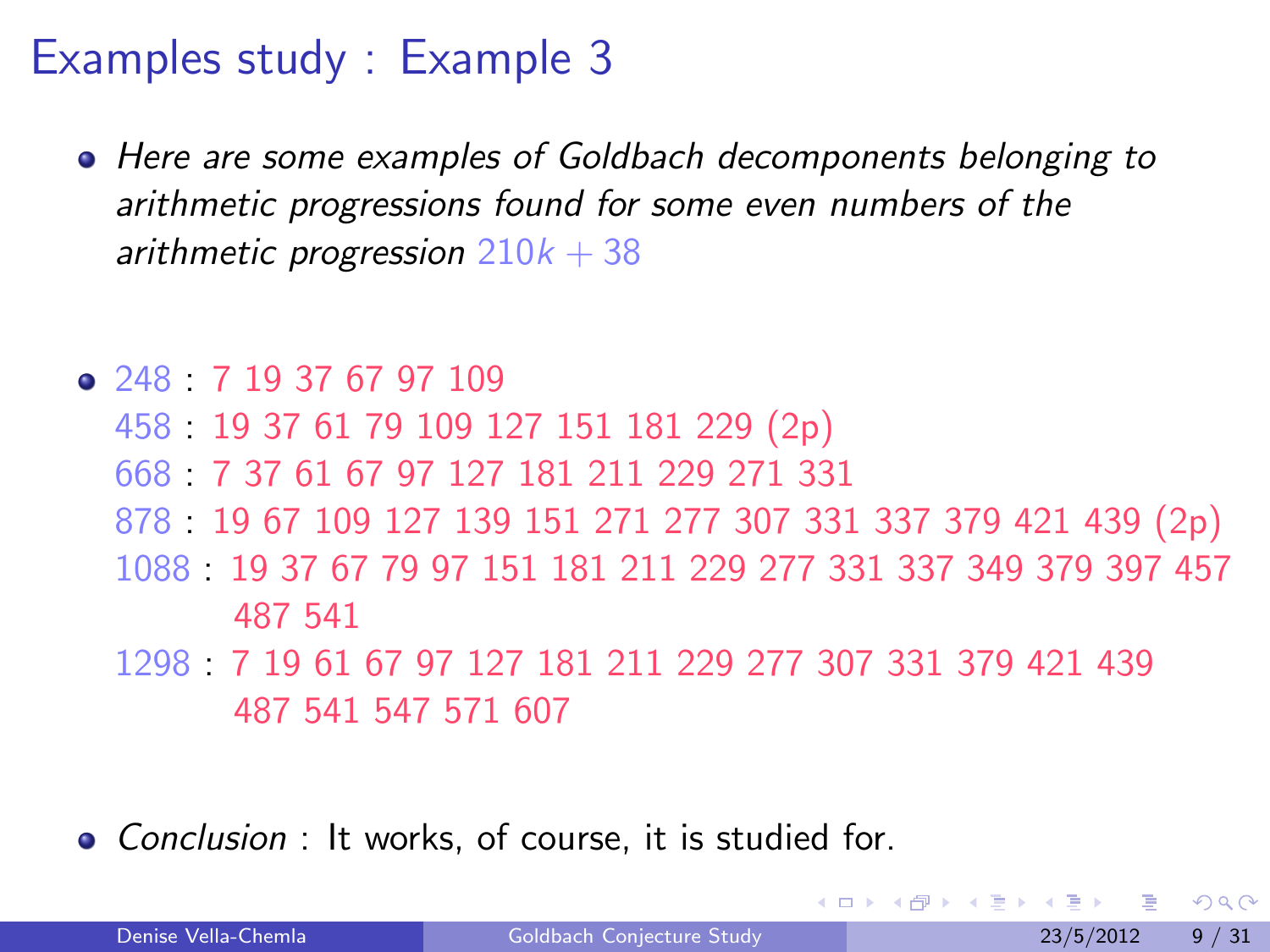We try to demonstrate the impossibility that exists an even natural integer that doesn't verify C.G.

• 
$$
(\exists x \in 2\mathbb{N}\setminus\{0,2,4\}, x \geq 4.10^{18}, x \text{ doesn't verify } C.G.) \Rightarrow false
$$

• but  $\exists~\mathsf{x}~\in~2\mathbb{N}\backslash\{0,2,4\},~\mathsf{x}~\geq~4.10^{18},~\mathsf{x}~\mathsf{doesn't}~\mathsf{verify}~\mathsf{C}.\mathsf{G}.$ 

$$
\Leftrightarrow \exists x \in 2\mathbb{N} \setminus \{0,2,4\}, x \geq 4.10^{18}, \forall p \in \mathbb{P}_{1}^{*}(x),
$$
  

$$
x - p \text{ is compound}
$$

$$
\Leftrightarrow \exists x \in 2\mathbb{N} \setminus \{0,2,4\}, x \geq 4.10^{18}, \forall p \in \mathbb{P}_{1}^{*}(x), \exists m \in \mathbb{P}_{2}^{*}(x),
$$
  

$$
x - p \equiv 0 \text{ (mod } m)
$$

 $\Leftrightarrow \exists x \in 2\mathbb{N} \setminus \{0, 2, 4\}, x \geq 4.10^{18}, \forall p \in \mathbb{P}^*_1(x), \exists m \in \mathbb{P}^*_2(x),$  $x \equiv p \pmod{m}$ 

つへへ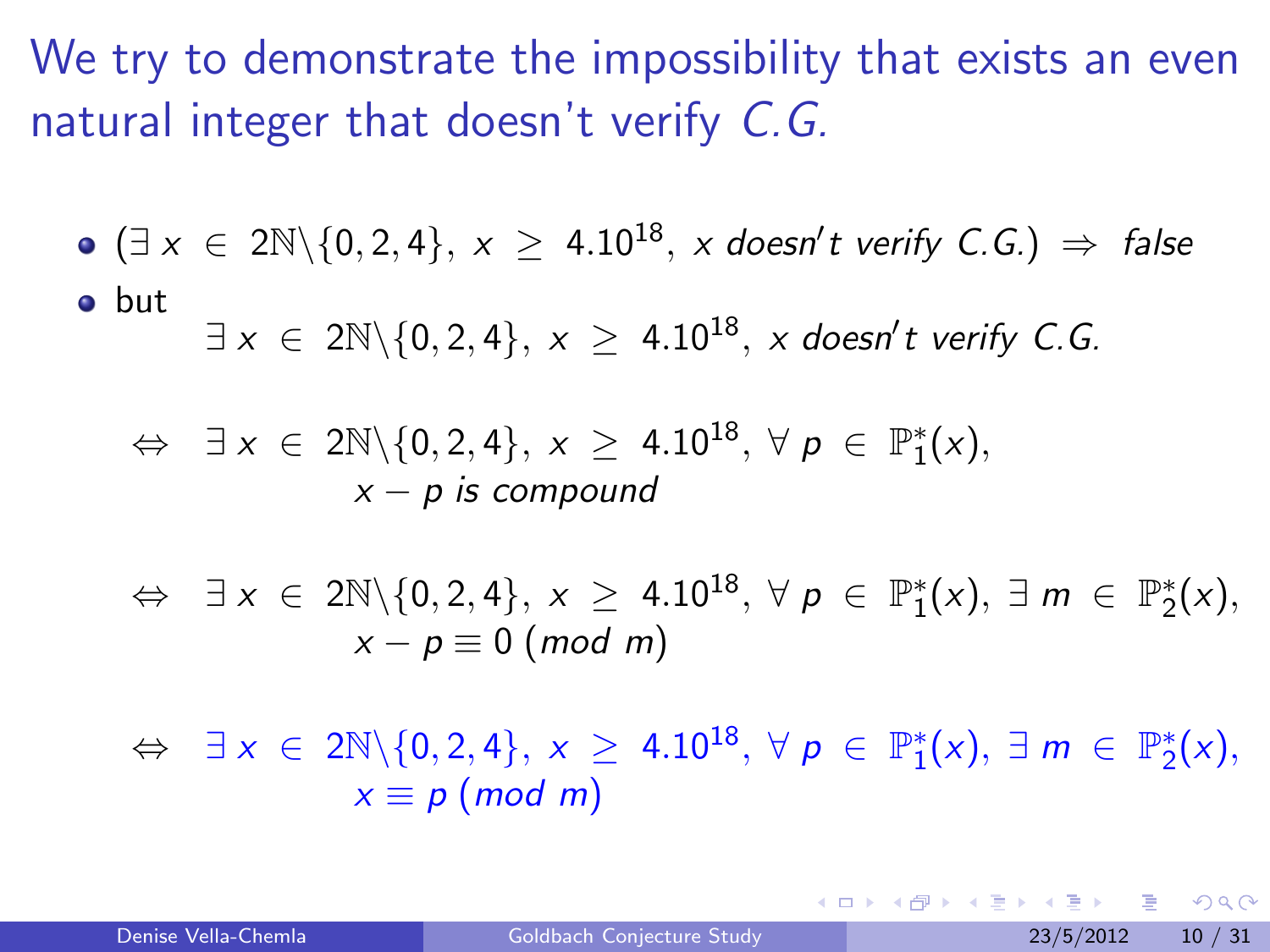We try to demonstrate the impossibility that exists an even natural integer that doesn't verify C.G.

 $\exists x \in 2\mathbb{N} \setminus \{0, 2, 4\}, x \geq 4.10^{18}, \forall p \in \mathbb{P}_{1}^{*}(x), \exists m \in \mathbb{P}_{2}^{*}(x),$  $x \equiv p \pmod{m}$ 

• Quantificators expansion

\n- \n
$$
\mathsf{p}_1, \ldots, \mathsf{p}_k \in \mathbb{P}_1^*(x), \quad m_1, \ldots, m_l \in \mathbb{P}_2^*(x).
$$
\n
\n- \n $\exists \quad x \in 2\mathbb{N} \setminus \{0, 2, 4\}, \quad x \geq 4.10^{18},$ \n $\forall \quad i \in [1, k], \quad \exists \quad j \in [1, l]$ \n $x \equiv p_i \pmod{m_j}$ \n
\n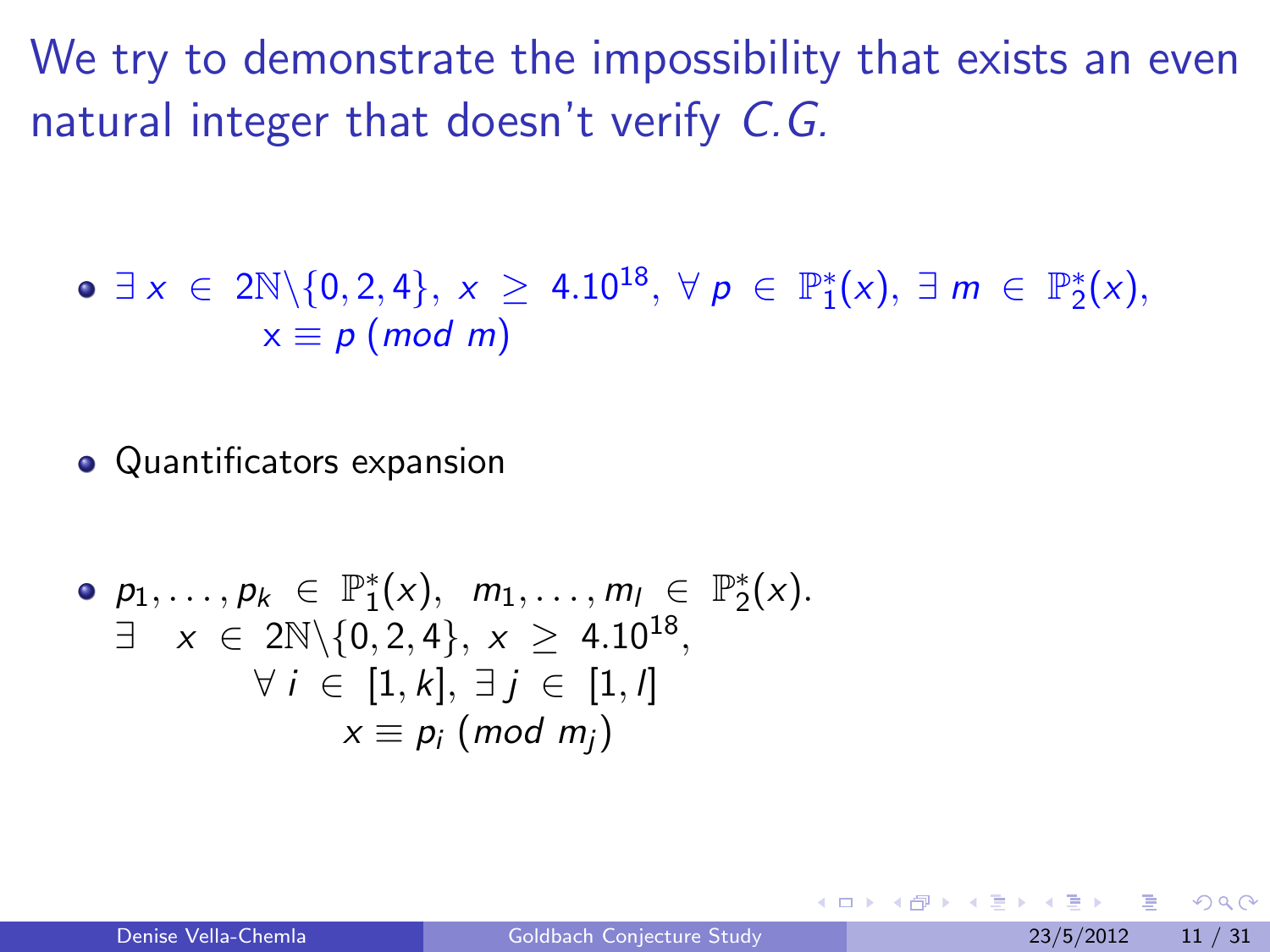We try to demonstrate the impossibility that exists an even natural integer that doesn't verify C.G.

• Let us write all of the congruences :

• 
$$
p_1, ..., p_k \in \mathbb{P}_1^*(x), m_{j_1}, ..., m_{j_k} \in \mathbb{P}_2^*(x)
$$
.  
\n $\exists x \in 2\mathbb{N}\setminus\{0, 2, 4\}, x \geq 4.10^{18}$ ,

$$
\mathcal{S}_0 \left\{ \begin{array}{l} x \equiv p_1 \ (mod \ m_{j_1}) \\ x \equiv p_2 \ (mod \ m_{j_2}) \\ \dots \\ x \equiv p_k \ (mod \ m_{j_k}) \end{array} \right.
$$

 $\bullet$  Note :  $m_i$  moduli are odd prime natural integers that are not mandatory all differents.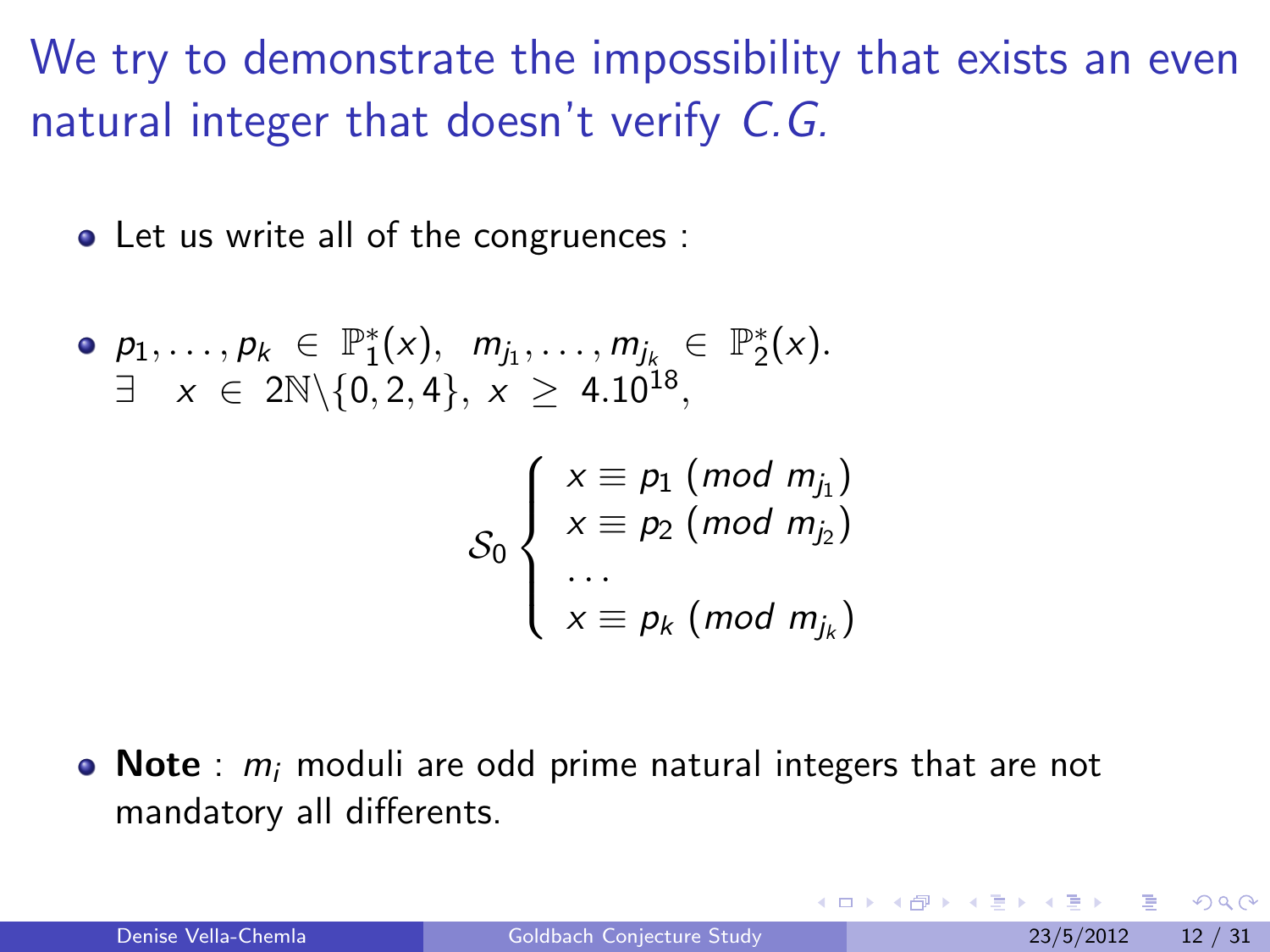### Interlude : Chinese Remainders Theorem

- We call arithmetic progression a set containing natural integers of the form  $ax + b$  with  $a \in \mathbb{N}^*, b \in \mathbb{N}$  and  $x \in \mathbb{N}$ .
- A congruences system not containing contradiction can be solved by the Chinese Remainders Theorem.
- The Chinese Remainders Theorem establishes an isomorphism between  $\mathbb{Z}/m_1\mathbb{Z} \times \ldots \times \mathbb{Z}/m_k\mathbb{Z}$  and  $\mathbb{Z}/\prod_{i=1}^k m_i\mathbb{Z}$ if and only if the modules  $m_i$  are two by two coprime.  $(\forall m_i \in \mathbb{N}^*, \forall m_j \in \mathbb{N}^*, (m_i, m_j) = 1)$
- The Chinese Remainders Theorem establishes a bijection between the set of non-contradictory congruences systems and the set of arithmetic progressions.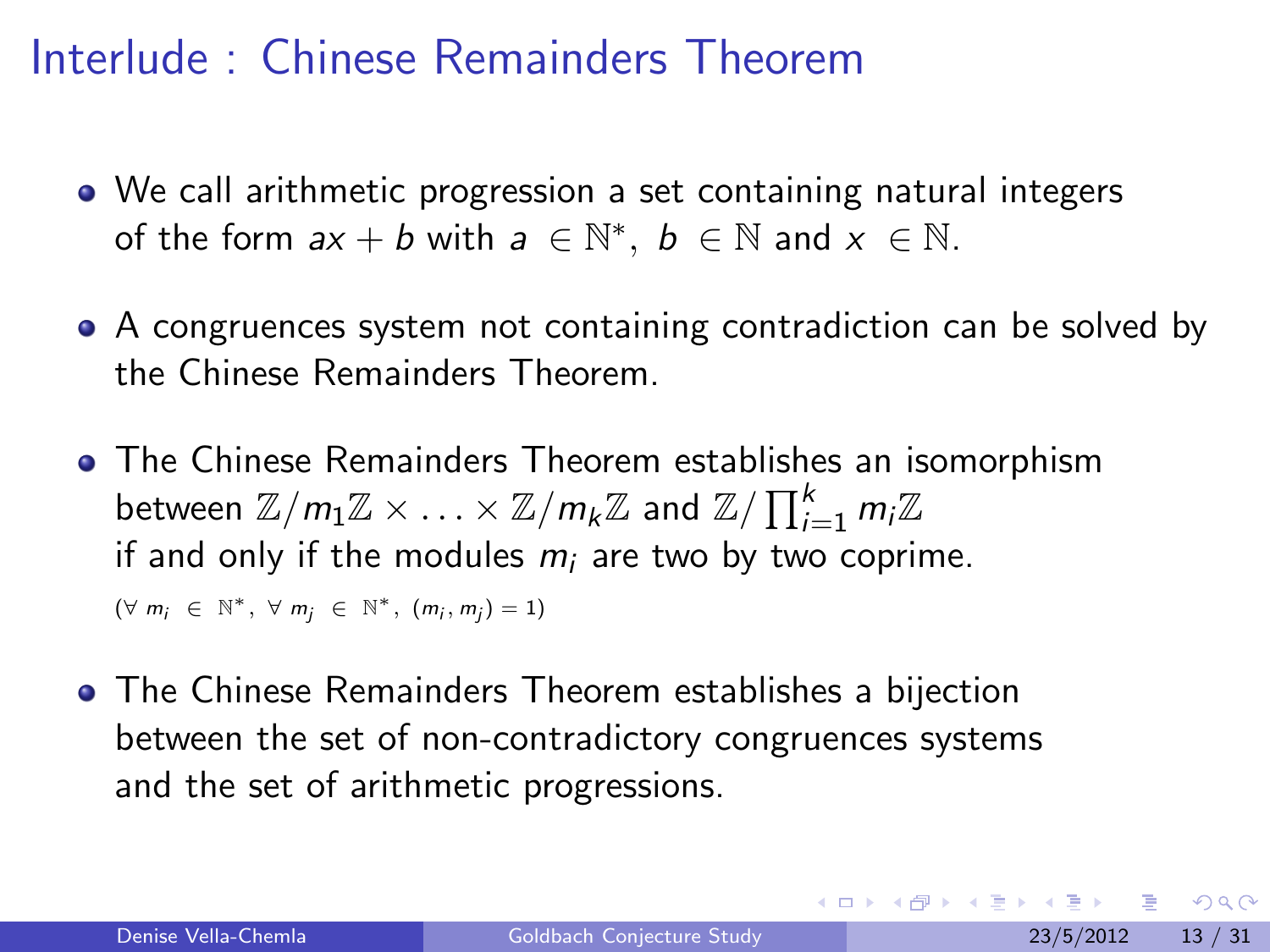### Interlude : Recall of Chinese Remainders Theorem

We are looking for the set of solutions of the following congruences system S :

$$
\begin{cases}\n x \equiv r_1 \pmod{m_1} \\
 x \equiv r_2 \pmod{m_2} \\
 \cdots \\
 x \equiv r_k \pmod{m_k}\n\end{cases}
$$

- We set  $M = \prod_{i=1}^k m_i$ .
- Let us calculate  $M_1 = M/m_1, M_2 = M/m_2, \ldots, M_k = M/m_k$ .
- Let us calculate  $d_1, d_2, \ldots, d_k$  such that

ſ  $\mathcal{L}$  $d_1.M_1 \equiv 1 \ (mod \ m_1)$  $d_2.M_2 \equiv 1 \pmod{m_2}$  $d_k.M_k \equiv 1 \pmod{m_k}$ 

• S's solution is 
$$
x \equiv \sum_{i=1}^{k} r_i \cdot d_i \cdot M_i \pmod{M}
$$

つひひ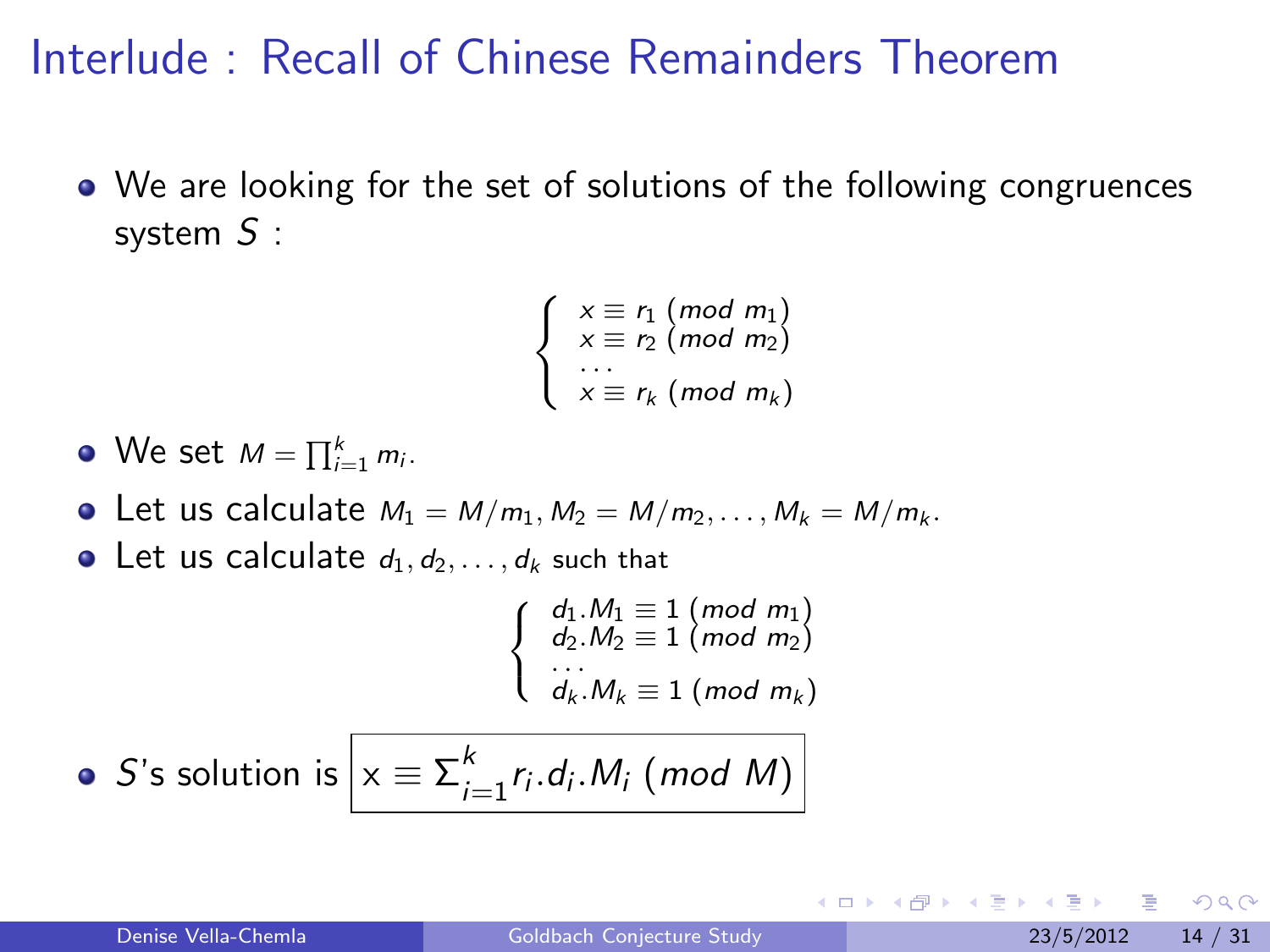#### Interlude : Chinese Remainders Theorem

• Let us try to solve :

$$
\left\{\n \begin{array}{l}\n x \equiv 1 \pmod{3} \\
 x \equiv 3 \pmod{5} \\
 x \equiv 5 \pmod{7}\n \end{array}\n\right.
$$

• We set  $M = 3.5.7 = 105$ .

| $M_1 = M/3 = 105/3 = 35$ | $35. y_1 \equiv 1 \pmod{3}$ | $y_1 = 2$ |
|--------------------------|-----------------------------|-----------|
| $M_2 = M/5 = 105/5 = 21$ | $21. y_2 \equiv 1 \pmod{5}$ | $y_2 = 1$ |
| $M_3 = M/7 = 105/7 = 15$ | $15. y_3 \equiv 1 \pmod{7}$ | $y_3 = 1$ |

$$
x \equiv r_1.M_1.y_1 + r_2.M_2.y_2 + r_3.M_3.y_3
$$
  
\n
$$
\equiv 1.35.2 + 3.21.1 + 5.15.1 = 70 + 63 + 75 = 208 = 103 \text{ (mod 105)}
$$

4 0 8

that are the natural integers of the sequence : 103, 208, 313, ...

i.e. from the arithmetic progression :  $105k + 103$ 

Ambiguity, Galois theory, invariant function by a roots permutation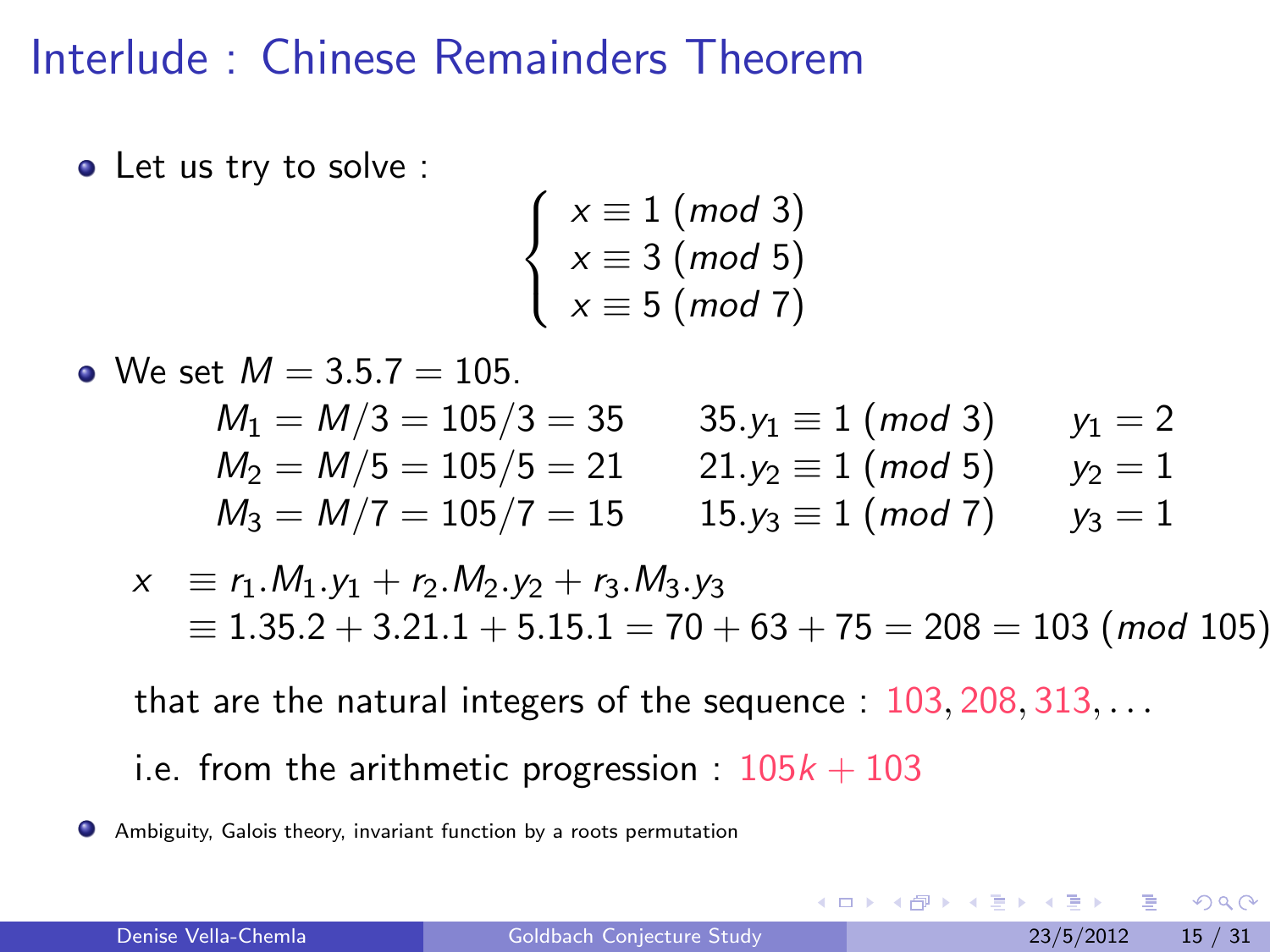#### Interlude : Chinese Remainders Theorem

• If we had to solve nearly the same congruences system, but with one congruence less :

$$
\left\{\n \begin{array}{l}\n x \equiv 3 \pmod{5} \\
 x \equiv 5 \pmod{7}\n \end{array}\n\right.
$$

• We set  $M' = 5.7 = 35$ .  $M'_1 = M'/5 = 7$  7. $y'_1 \equiv 1 \pmod{5}$   $y'_1 = 3$  $M'_2 = M'/7 = 5$   $5.y'_2 \equiv 1 \pmod{7}$   $y'_2 = 3$ 

$$
x \equiv r'_1.M'_1.y'_1 + r'_2.M'_2.y'_2
$$
  
\n
$$
\equiv 3.3.7 + 5.3.5 = 63 + 75 = 138 = 33 \pmod{35}
$$

that are natural integers from the sequence : 33, 68, 103, 138, 173, 208, 243, . . .

i.e. from the arithmetic progression :  $35k+33$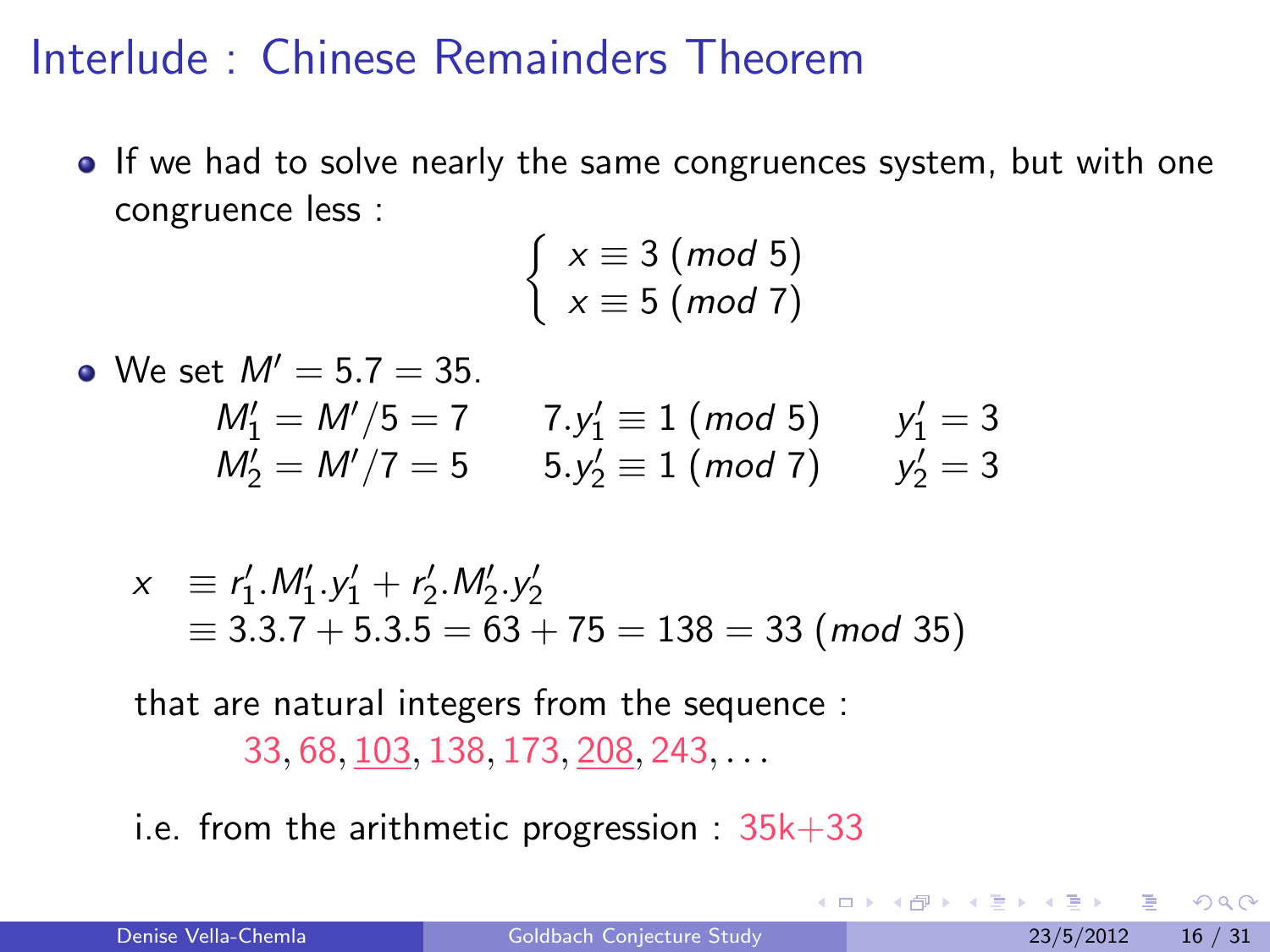### Interlude : Congruence relation powerfulness

 $\bullet \equiv$  is an equivalence relation.

 $\bullet$ 

$$
a \equiv b
$$
  
\n
$$
c \equiv d
$$
  
\n
$$
a + c \equiv b + d
$$
  
\n
$$
ac \equiv bd
$$

Let us compare the resolution of the two following systems :

$$
A: \left\{ \begin{array}{l} x \equiv 3 \ (mod \ 5) \\ x \equiv 5 \ (mod \ 7) \end{array} \right\} \qquad B: \left\{ \begin{array}{l} x \equiv 13 \ (mod \ 5) \\ x \equiv 5 \ (mod \ 7) \end{array} \right.
$$

• 
$$
A: x \equiv 3.3.7 + 5.3.5 = 63 + 75 = 138 = 33 \pmod{35}
$$

 $B: x \equiv 13.3.7 + 5.3.5 = 273 + 75 = 348 = 33 \pmod{35}$ 

4 日下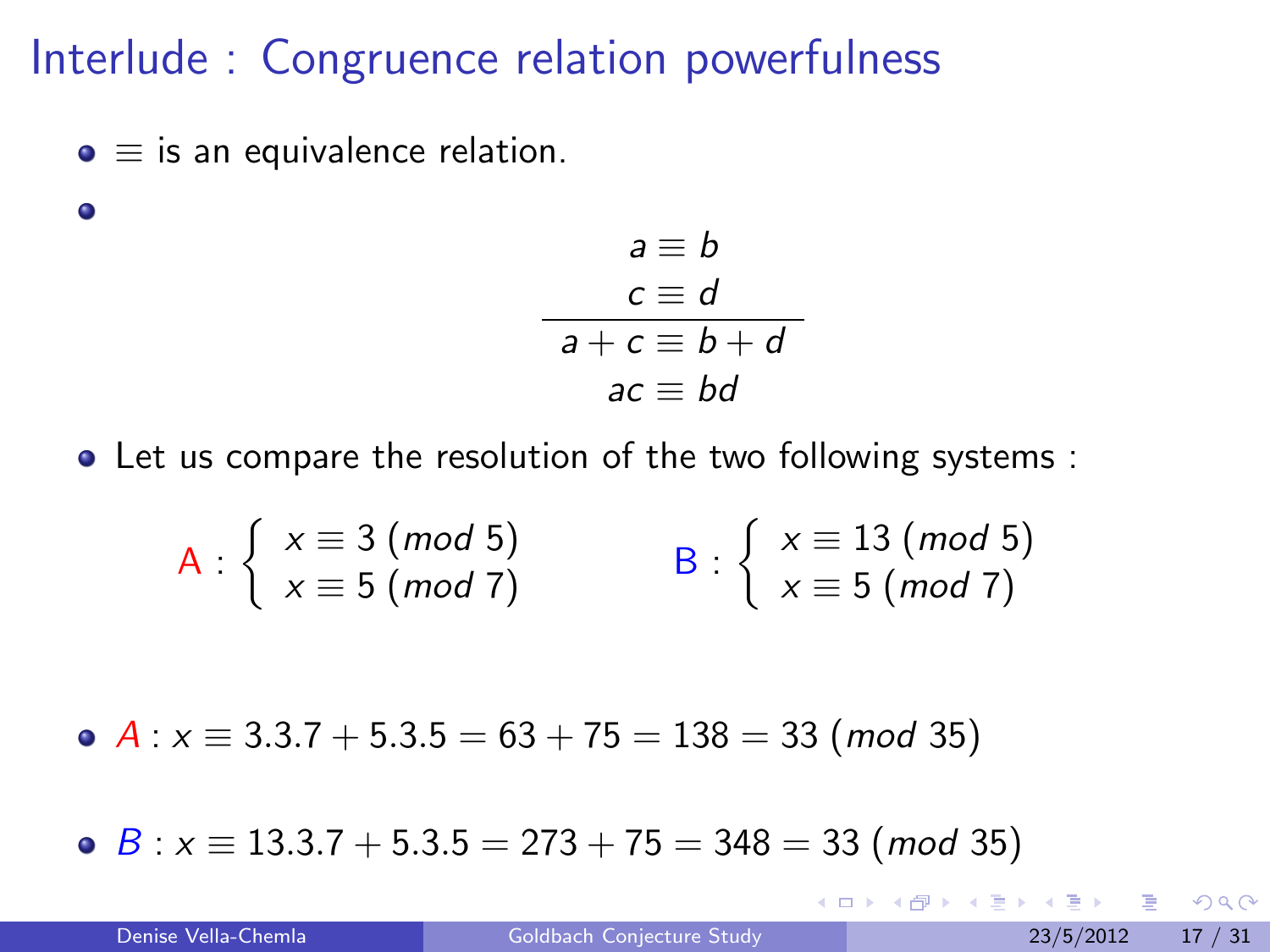# Interlude : What does the Chinese Remainders Theorem bijection ?

- Chinese Remainders Theorem associates to every prime modules non-contradictory congruences system an arithemtic progression.
- $\bullet$  Let us call E the set of prime modules congruences systems. Let us call  $E'$  the set of arithmetic progressions.

$$
E \rightarrow E'
$$
  
\n
$$
sc_1 \rightarrow pa_1
$$
  
\n
$$
sc_2 \rightarrow pa_2
$$
  
\n
$$
sc_1 \wedge sc_2 \rightarrow pa_1 \cap pa_2
$$

• Moreover.

.

$$
(sc_1 \Rightarrow sc_2) \;\; \Leftrightarrow (pa_1 \subset pa_2)
$$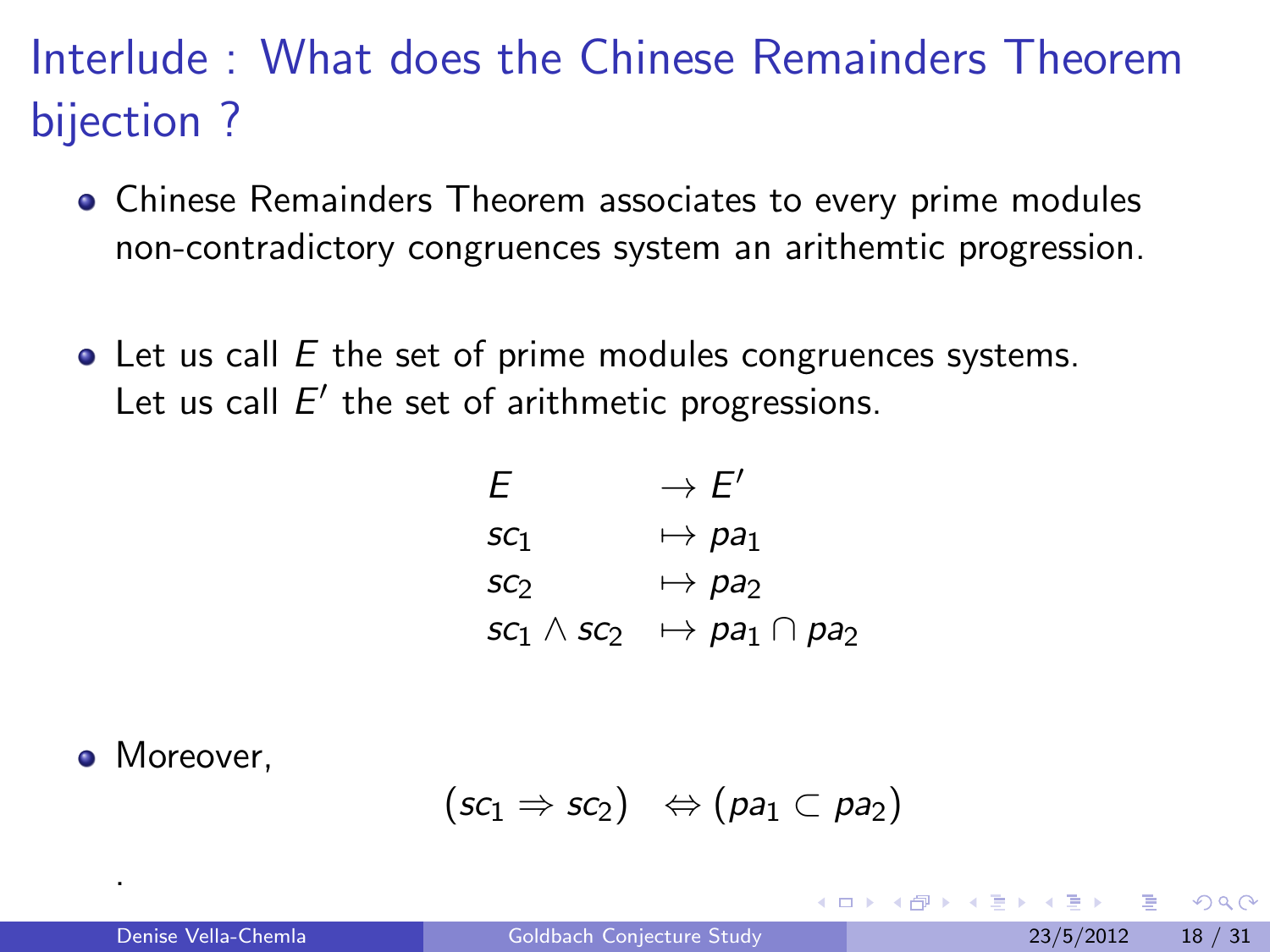### Interlude : Recalls

- $\bullet$  An arithmetic progression being a part of  $\mathbb N$ , it admits a smallest element. We will choose in the following to represent an arithmetic progression by its smallest element.
- E and E' are two given arithmetic progressions,  $E \subset E' \Rightarrow n' \leq n$
- A set E provided with a partial order relation is a *lattice*  $\Leftrightarrow \forall a \in E, \forall b \in E, \{a, b\}$  admits a least upper bound and a greatest lower bound.
- The set of prime modules congruences systems (all modules being differents) is a lattice provided with a partial order (based on logical implication relationship  $(\Rightarrow)$ ).
- The set of arithmetic progressions is a lattice provided with a partial order (based on set inclusion relationship  $(\subset)$ ).

<span id="page-18-0"></span> $\Omega$ 

イロト イ部 トイヨ トイヨト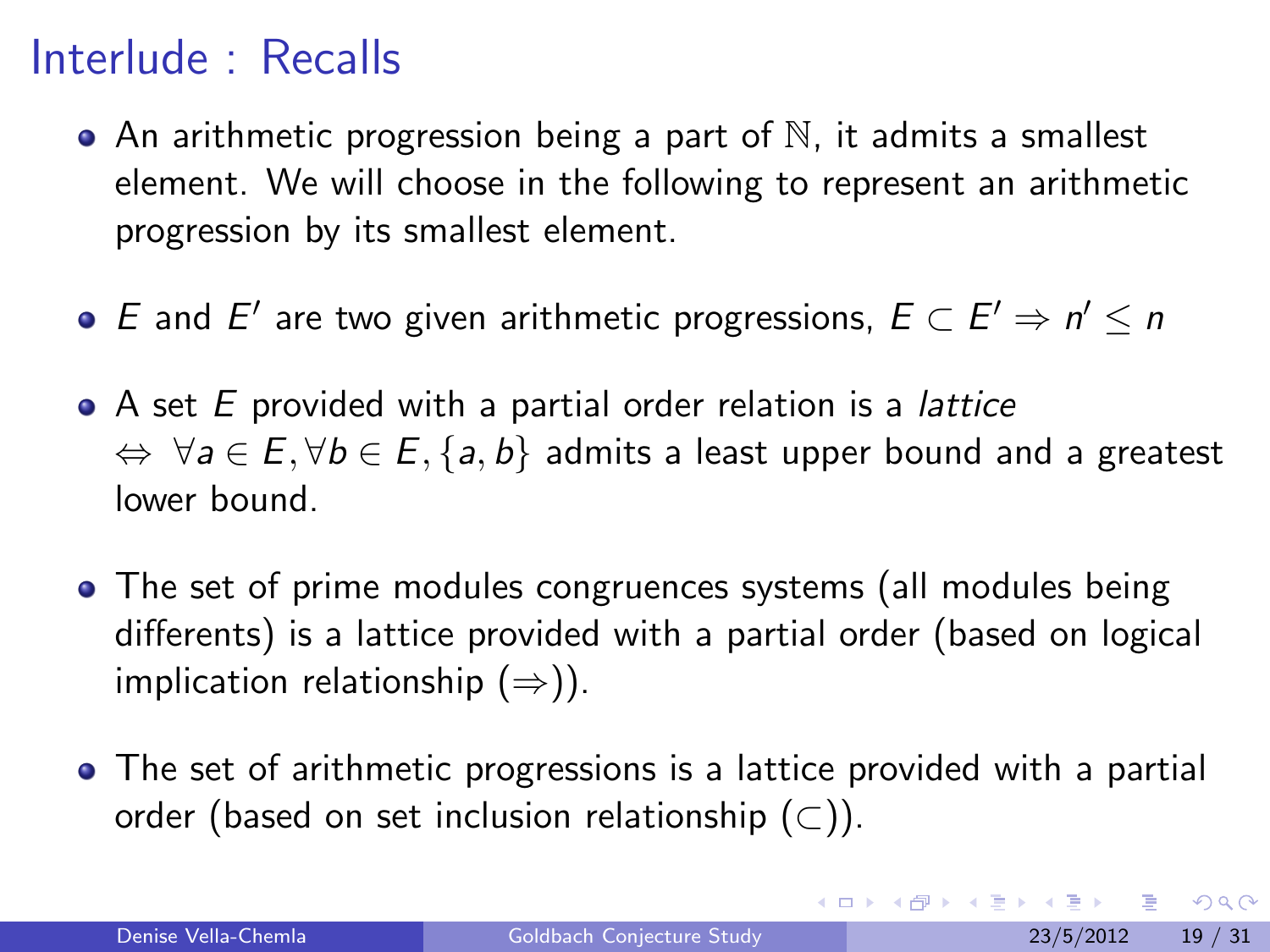# Interlude : Let us observe more precisely the *trc* bijection intervening in Chinese Remainders Theorem

What are the solutions obtained by Chinese Remainders Theorem ?  $\mathbb{Z}/3\mathbb{Z} \times \mathbb{Z}/5\mathbb{Z} \rightarrow \mathbb{Z}/15\mathbb{Z}$ 

> $(0, 0) \mapsto 0$  $(0, 1) \mapsto 6$  $(0, 2) \mapsto 12$  $(0, 3) \mapsto 3$  $(0, 4) \mapsto 9$  $(1, 0) \mapsto 10$  $(1, 1) \mapsto 1$  $(1, 2) \mapsto 7$  $(1, 3) \mapsto 13$  $(1, 4) \mapsto 4$  $(2, 0) \mapsto 5$  $(2, 1) \mapsto 11$  $(2, 2) \mapsto 2$  $(2, 3) \mapsto 8$  $(2, 4) \mapsto 14$

• In this array, line  $(1, 3) \mapsto 13$  must be read "the set of numbers that are congruent to  $1 \ (mod 3)$  and to  $3 \ (mod 5)$  is equal to the set of numbers that are congruent to  $13 \ (mod 15)$ ". It is interesting to notice that the same line can be read "13 is congruent to  $1 \pmod{3}$ and to  $3 \ (mod\ 5)$ " (fractality).

**Peano's arithmetic axioms : let us add (1,1) recursively from (0,0) (Succ f[unc](#page-18-0)ti[on\)](#page-20-0)[.](#page-18-0)**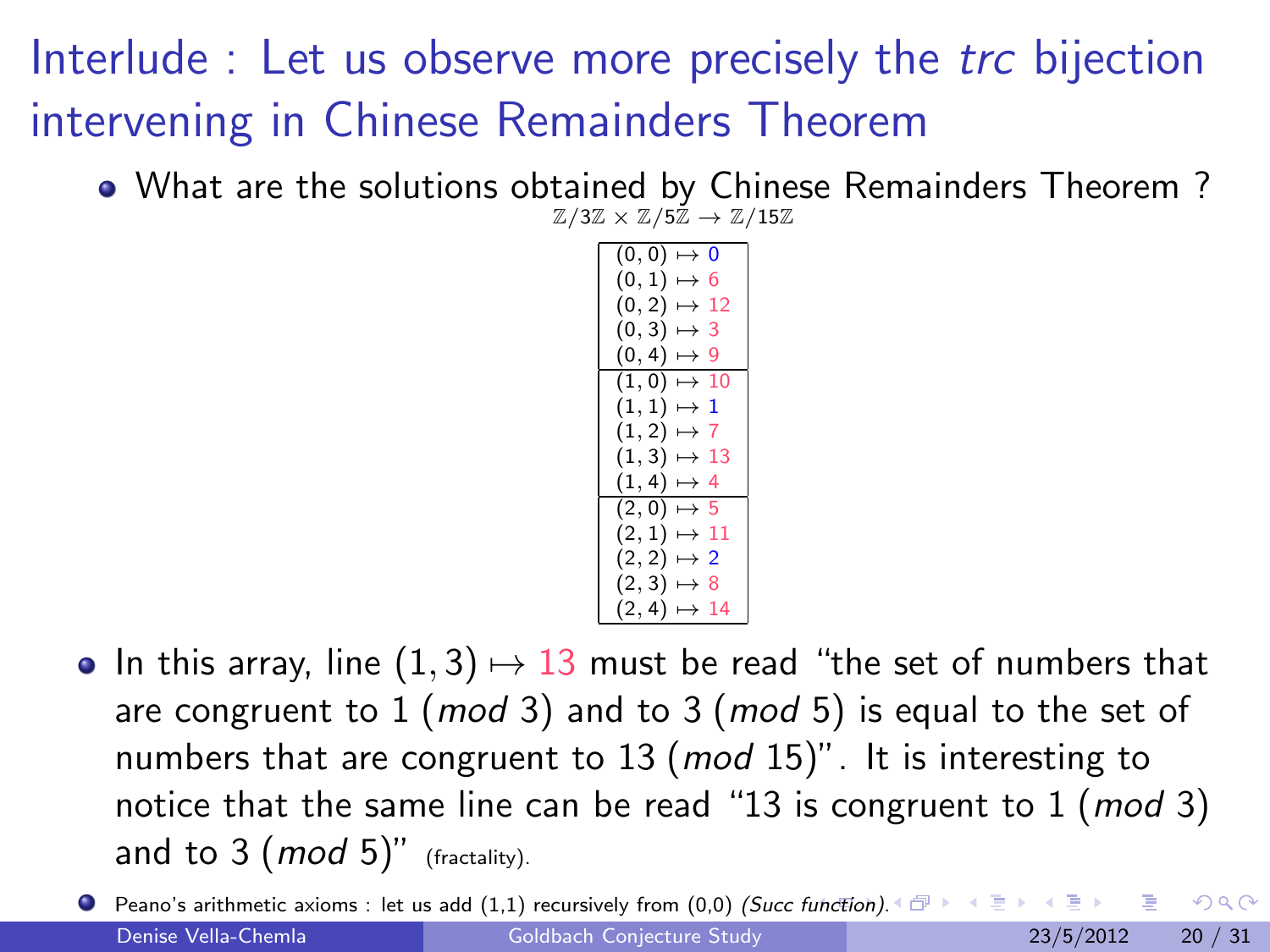# Interlude : Let us observe more precisely *trc* bijection intervening in Chinese Remainders Theorem

| $(0,0,0)\mapsto 0$      | $(0, 1, 0) \mapsto 21$  | $(0, 2, 0) \mapsto 42$  | $(0, 3, 0) \mapsto 63$  | $(0, 4, 0) \mapsto 84$  |
|-------------------------|-------------------------|-------------------------|-------------------------|-------------------------|
| $(0, 0, 1) \mapsto 15$  | $(0, 1, 1) \mapsto 36$  | $(0, 2, 1) \mapsto 57$  | $(0, 3, 1) \mapsto 78$  | $(0, 4, 1) \mapsto 99$  |
| $(0, 0, 2) \mapsto 30$  | $(0, 1, 2) \mapsto 51$  | $(0, 2, 2) \mapsto 72$  | $(0, 3, 2) \mapsto 93$  | $(0, 4, 2) \mapsto 9$   |
| $(0, 0, 3) \mapsto 45$  | $(0, 1, 3) \mapsto 66$  | $(0, 2, 3) \mapsto 87$  | $(0, 3, 3) \mapsto 3$   | $(0, 4, 3) \mapsto 24$  |
| $(0, 0, 4) \mapsto 60$  | $(0, 1, 4) \mapsto 81$  | $(0, 2, 4) \mapsto 102$ | $(0, 3, 4) \mapsto 18$  | $(0, 4, 4) \mapsto 39$  |
| $(0, 0, 5) \mapsto 75$  | $(0, 1, 5) \mapsto 96$  | $(0, 2, 5) \mapsto 12$  | $(0, 3, 5) \mapsto 33$  | $(0, 4, 5) \mapsto 54$  |
| $(0, 0, 6) \mapsto 90$  | $(0, 1, 6) \mapsto 6$   | $(0, 2, 6) \mapsto 27$  | $(0, 3, 6) \mapsto 48$  | $(0, 4, 6) \mapsto 69$  |
| $(1, 0, 0) \mapsto 70$  | $(1, 1, 0) \mapsto 91$  | $(1, 2, 0) \mapsto 7$   | $(1, 3, 0) \mapsto 28$  | $(1, 4, 0) \mapsto 49$  |
| $(1, 0, 1) \mapsto 85$  | $(1, 1, 1) \mapsto 1$   | $(1, 2, 1) \mapsto 22$  | $(1, 3, 1) \mapsto 43$  | $(1, 4, 1) \mapsto 64$  |
| $(1, 0, 2) \mapsto 100$ | $(1, 1, 2) \mapsto 16$  | $(1, 2, 2) \mapsto 37$  | $(1, 3, 2) \mapsto 58$  | $(1, 4, 2) \mapsto 79$  |
| $(1, 0, 3) \mapsto 10$  | $(1, 1, 3) \mapsto 31$  | $(1, 2, 3) \mapsto 52$  | $(1, 3, 3) \mapsto 73$  | $(1, 4, 3) \mapsto 94$  |
| $(1, 0, 4) \mapsto 25$  | $(1, 1, 4) \mapsto 46$  | $(1, 2, 4) \mapsto 67$  | $(1, 3, 4) \mapsto 88$  | $(1, 4, 4) \mapsto 4$   |
| $(1, 0, 5) \mapsto 40$  | $(1, 1, 5) \mapsto 61$  | $(1, 2, 5) \mapsto 82$  | $(1, 3, 5) \mapsto 103$ | $(1, 4, 5) \mapsto 19$  |
| $(1, 0, 6) \mapsto 55$  | $(1, 1, 6) \mapsto 76$  | $(1, 2, 6) \mapsto 97$  | $(1, 3, 6) \mapsto 13$  | $(1, 4, 6) \mapsto 34$  |
| $(2, 0, 0) \mapsto 35$  | $(2, 1, 0) \mapsto 56$  | $(2, 2, 0) \mapsto 77$  | $(2, 3, 0) \mapsto 98$  | $(2, 4, 0) \mapsto 14$  |
| $(2, 0, 1) \mapsto 50$  | $(2, 1, 1) \mapsto 71$  | $(2, 2, 1) \mapsto 92$  | $(2,3,1)\mapsto 8$      | $(2, 4, 1) \mapsto 29$  |
| $(2, 0, 2) \mapsto 65$  | $(2, 1, 2) \mapsto 86$  | $(2, 2, 2) \mapsto 2$   | $(2, 3, 2) \mapsto 23$  | $(2, 4, 2) \mapsto 44$  |
| $(2, 0, 3) \mapsto 80$  | $(2, 1, 3) \mapsto 101$ | $(2, 2, 3) \mapsto 17$  | $(2, 3, 3) \mapsto 38$  | $(2, 4, 3) \mapsto 59$  |
| $(2, 0, 4) \mapsto 95$  | $(2, 1, 4) \mapsto 11$  | $(2, 2, 4) \mapsto 32$  | $(2, 3, 4) \mapsto 53$  | $(2, 4, 4) \mapsto 74$  |
| $(2, 0, 5) \mapsto 5$   | $(2, 1, 5) \mapsto 26$  | $(2, 2, 5) \mapsto 47$  | $(2, 3, 5) \mapsto 68$  | $(2, 4, 5) \mapsto 89$  |
| $(2, 0, 6) \mapsto 20$  | $(2, 1, 6) \mapsto 41$  | $(2, 2, 6) \mapsto 62$  | $(2, 3, 6) \mapsto 83$  | $(2, 4, 6) \mapsto 104$ |

 $\mathbb{Z}/3\mathbb{Z} \times \mathbb{Z}/5\mathbb{Z} \times \mathbb{Z}/7\mathbb{Z} \rightarrow \mathbb{Z}/105\mathbb{Z}$ 

• Same remark as for previous page concerning the two possible manners to read each line. 4 0 8

<span id="page-20-0"></span> $QQ$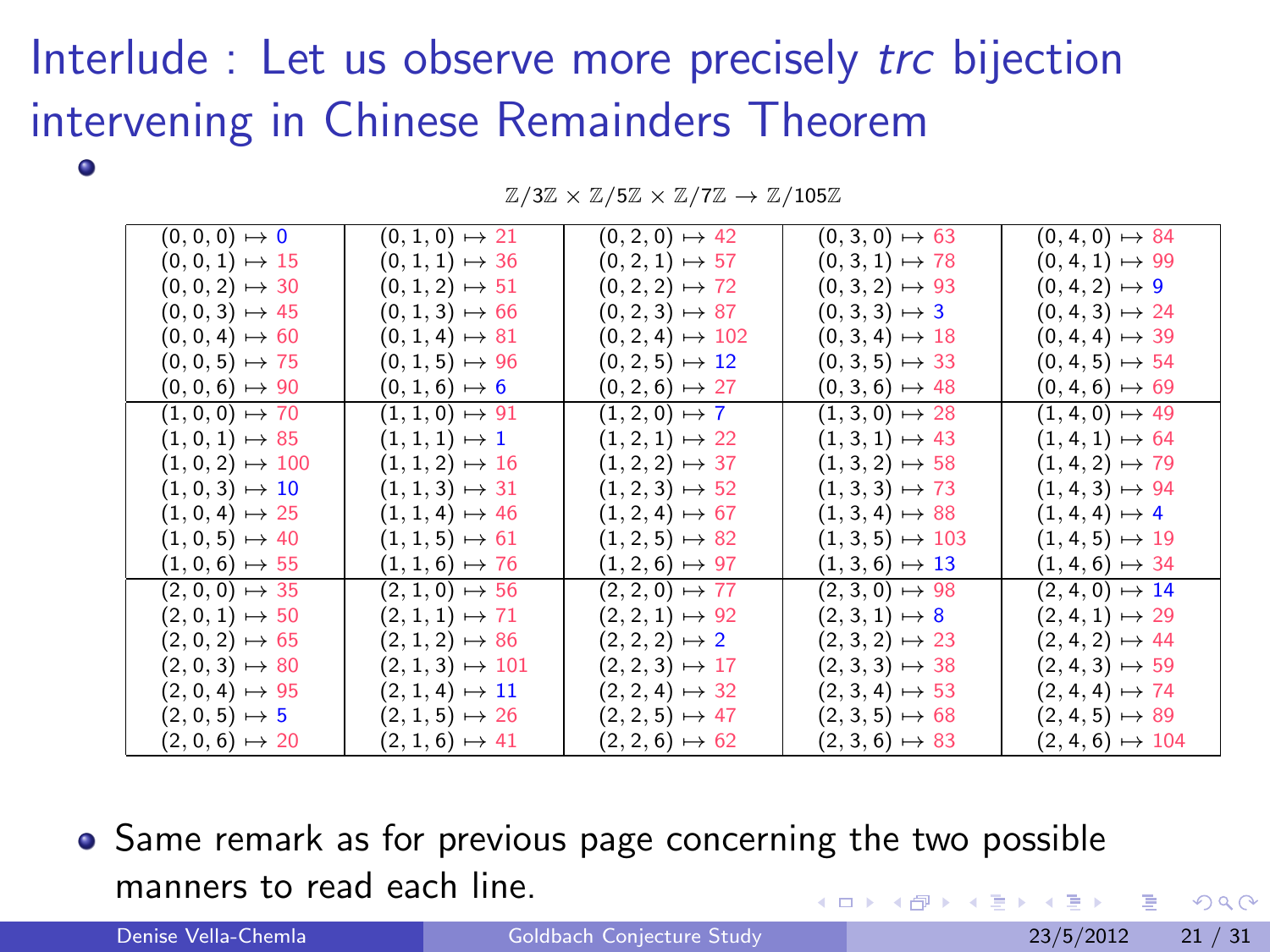#### restricted trc bijection

• Let us define *restricted trc* bijection as the bijection that associates to a congruences system the smallest natural integer of the arithmetic progression the Chinese Remainders Theorem associates to it.

• Consequence of the fact that trc (and restricted trc) are bijections

restricted trc bijection associating to each prime modules congruences system with modules some  $m_i$  all differents a natural integer from the finite part  $\mathbb N$  that is between 0 and  $\prod_{i=1}^k m_i$ , if  $sc_1 \Rightarrow sc_2$  and  $sc_1 \neq sc_2$  then the sc1 congruences system solution (the natural integer paired with  $sc<sub>1</sub>$  by restricted trc bijection) is strictly greater than the  $sc_2$  congruences system solution.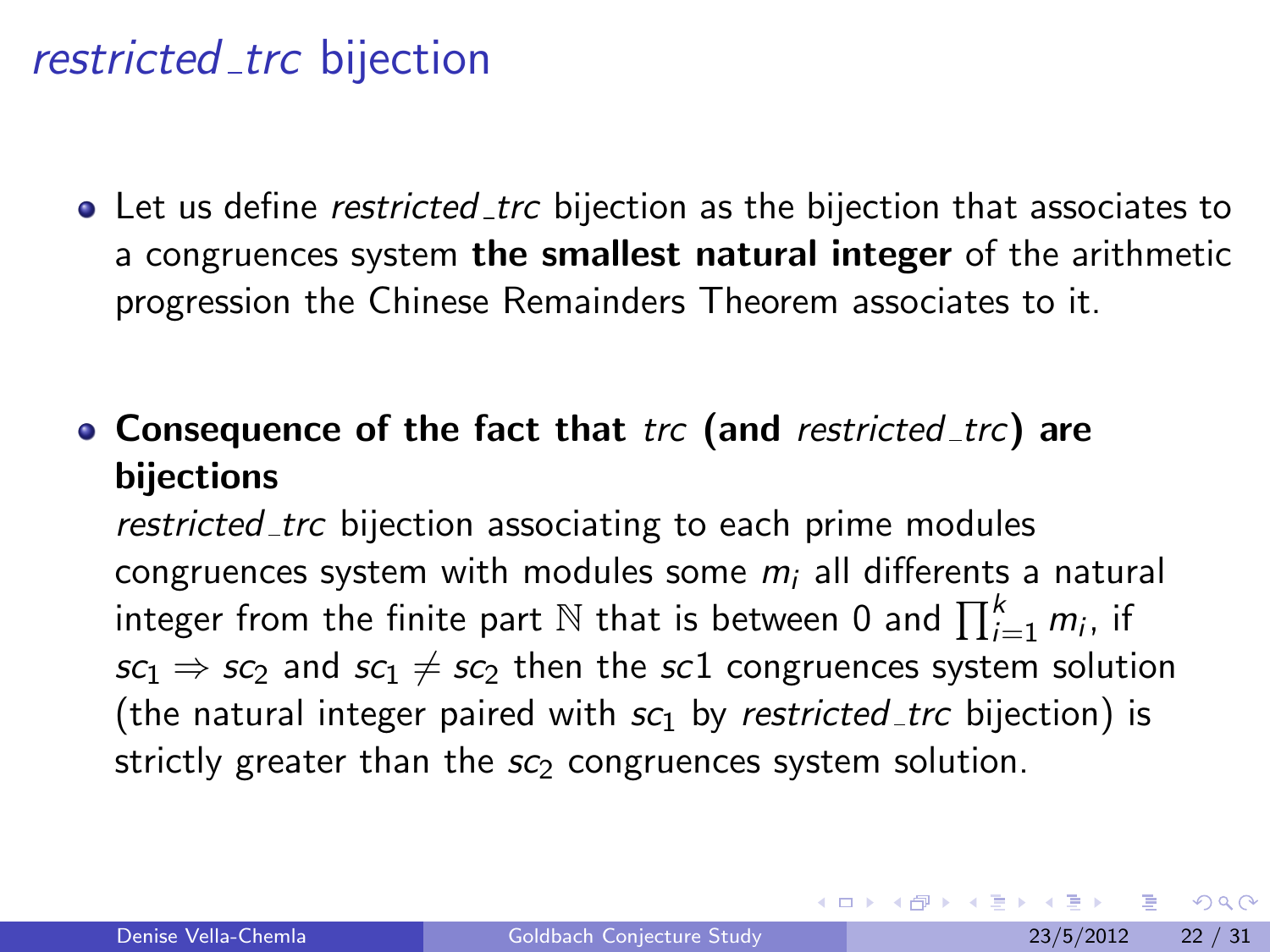Let us provide an example of paired integer by restricted trc bijection of a t-uple and of the t-uples that are its projection according to some of its coordinates

• Let us study 3-uple  $(1, 4, 3)$  projections.

$$
\mathbb{Z}/3\mathbb{Z} \times \mathbb{Z}/5\mathbb{Z} \times \mathbb{Z}/7\mathbb{Z} \longrightarrow \mathbb{N}
$$
\n
$$
(1,4,3) \longrightarrow 94
$$
\n
$$
\mathbb{Z}/3\mathbb{Z} \times \mathbb{Z}/5\mathbb{Z} \longrightarrow \mathbb{N}
$$
\n
$$
(1,4) \longrightarrow 4
$$
\n
$$
\mathbb{Z}/3\mathbb{Z} \times \mathbb{Z}/7\mathbb{Z} \longrightarrow \mathbb{N}
$$
\n
$$
(1,3) \longrightarrow 10
$$
\n
$$
\mathbb{Z}/5\mathbb{Z} \times \mathbb{Z}/7\mathbb{Z} \longrightarrow \mathbb{N}
$$
\n
$$
(4,3) \longrightarrow 24
$$

- 94 has three integers paired with itself that are strictly lesser than it by restricted trc bijection.
- 94 projects itself in natural integers strictly lesser than it because  $3.5 < 3.7 < 5.7 < 94 < 3.5.7$ .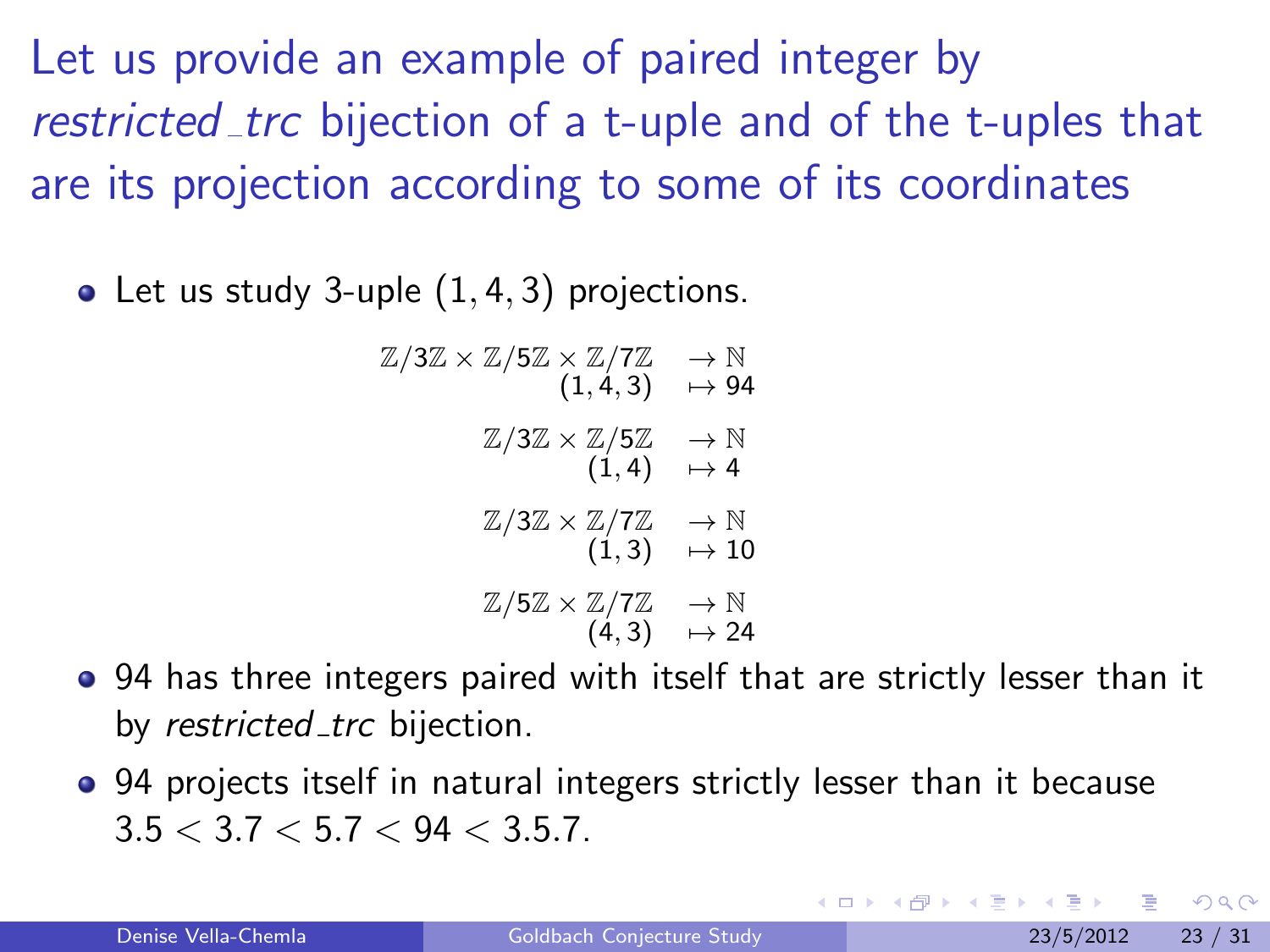## Interlude : Fermat's Infinite Descent

- **If an even integer should not verify Goldbach Conjecture, there should** be another even integer lesser than the first one that should not verify Goldbach Conjecture neither and step by step, like this, we proceed until reaching so little integers that we know they verify Goldbach Conjecture.
- Exists no infinite strictly decreasing sequence of natural integers.
- Reductio ad absurdum :
	- we suppose that x is the smallest such that  $P(x)$ .
	- we show that then  $P(x')$  with  $x' < x$ .
	- we reached a contradiction.

(If  $P(n)$  for a given natural integer n, there exists a non-empty part of N containing an element that verifies property P.

This part admits a smallest element. In our case, property  $P$  consists in not verifying Goldbach Conjecture)

 $200$ 

イロメ イ母メ イヨメ イヨ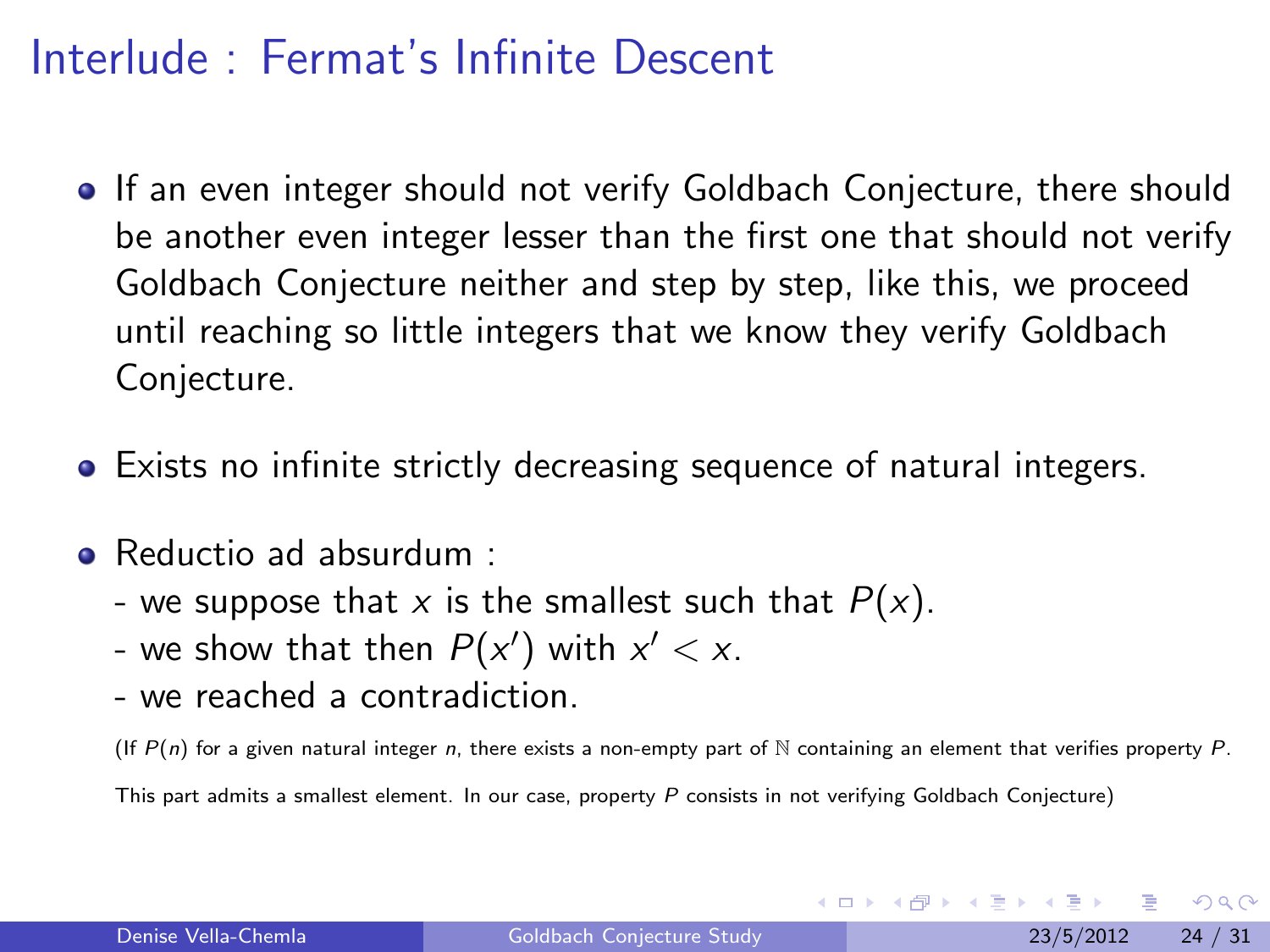**Recall** : We try to reach a contradiction from the following hypothesis :

• 
$$
p_1, ..., p_k \in \mathbb{P}_1^*(x), m_{j_1}, ..., m_{j_k} \in \mathbb{P}_2^*(x)
$$
.  
\n $\exists x \in 2\mathbb{N}\setminus\{0, 2, 4\}, x \geq 4.10^{18}$ ,

$$
\mathcal{S}_0 \left\{ \begin{array}{l} x \equiv p_1 \ (mod \ m_{j_1}) \\ x \equiv p_2 \ (mod \ m_{j_2}) \\ \dots \\ x \equiv p_k \ (mod \ m_{j_k}) \end{array} \right.
$$

• Note : some modules can be equal.

4 0 8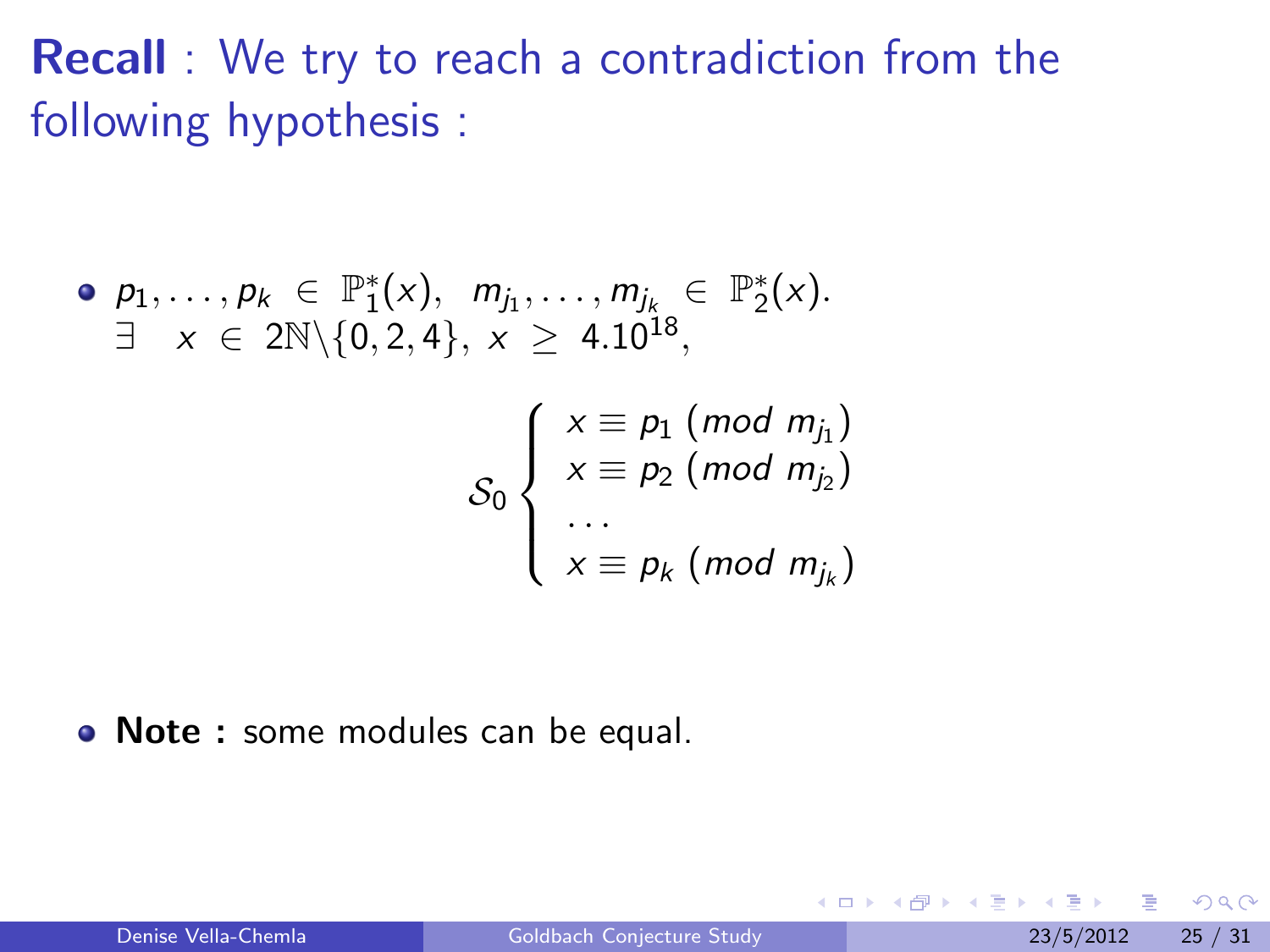# First step

System transformation to order modules according to an increasing order and to eliminate redundancies.

$$
\begin{aligned}\n\bullet \quad & p_1', \dots, p_k' \in \mathbb{P}_1^*(x), \quad n_{j_1}, \dots, n_{j_k} \in \mathbb{P}_2^*(x). \\
\exists \quad & x \in 2\mathbb{N} \setminus \{0, 2, 4\}, \quad x \geq 4.10^{18}, \\
& \quad \mathcal{S} \left\{ \begin{array}{l}\n x \equiv p_1' \pmod{n_{j_1}} \\
 x \equiv p_2' \pmod{n_{j_2}} \\
 \vdots \\
 x \equiv p_k' \pmod{n_{j_k}}\n\end{array}\n\right\}\n\end{aligned}
$$

 $\bullet$  S has d that is paired with itself by restricted trc bijection.

4 0 8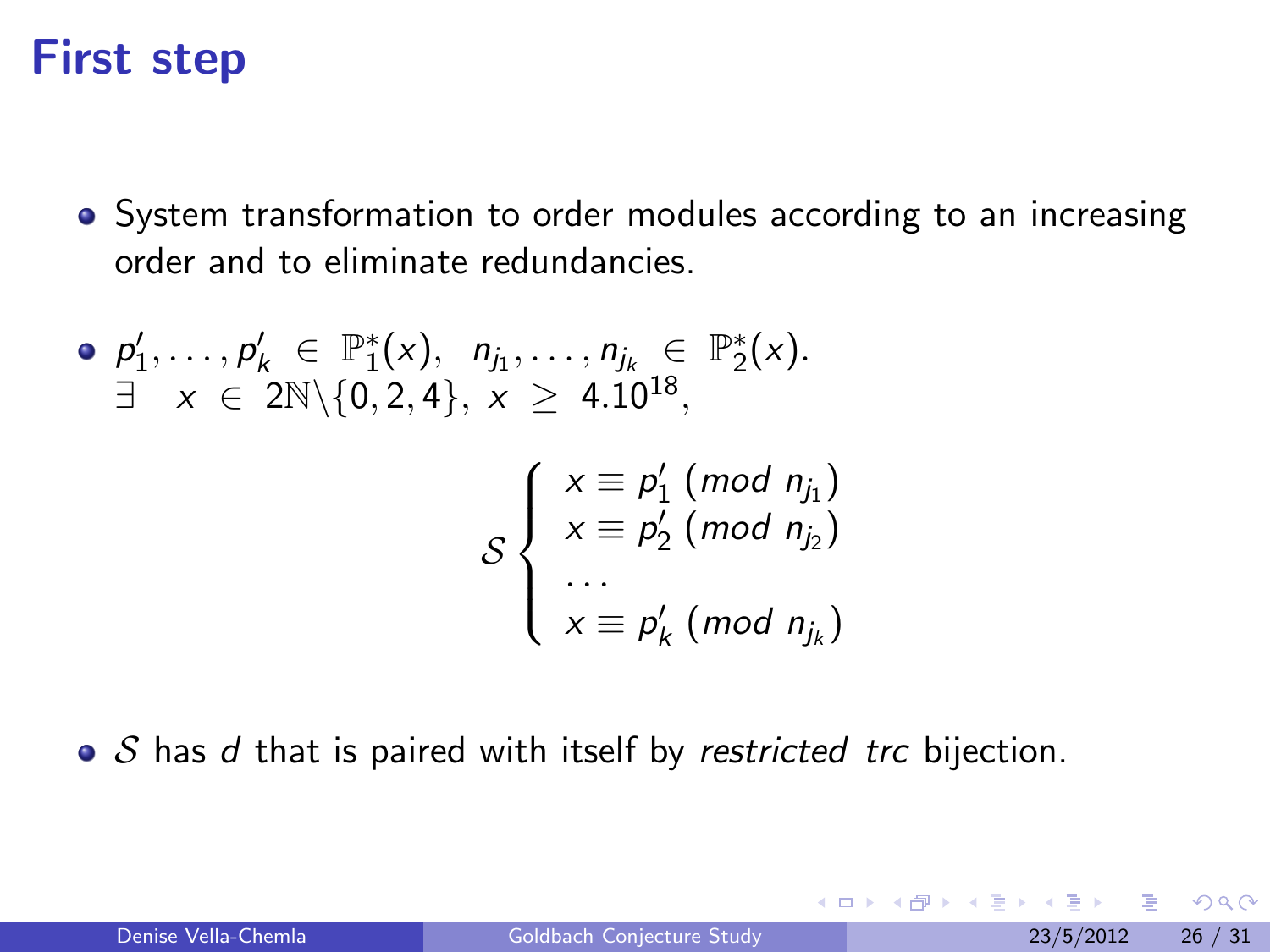#### Where can contradiction come from ?

- **•** It can come from Fermat's Infinite Descent.
- $\bullet$  We know that *restricted trc* bijection provides as solution for S the natural integer  $d$  that is the smallest natural integer of the arithmetic progression associated to  $S$  by the Chinese Remainders Theorem.
- $\bullet$  S system is such that d doesn't verify Goldbach Conjecture.
- Conclusion : We are looking for a  $S'$  congruences system, implied by S and  $\neq$  to S, to what restricted trc bijection associates a natural integer  $d' < d$ , with  $d'$  doesn't verify Goldbach Conjecture neither.

<span id="page-26-0"></span>つひひ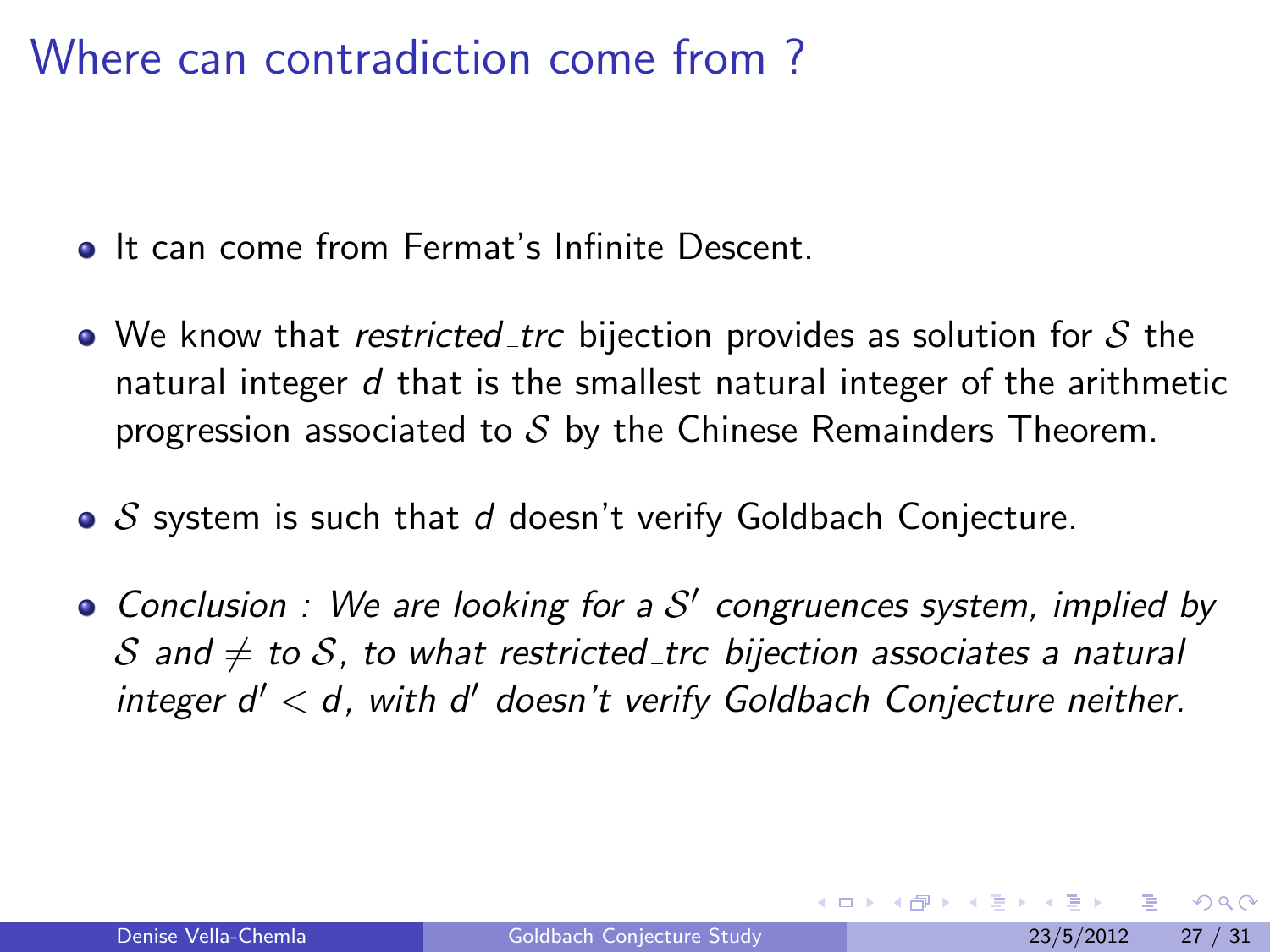We look for  $\mathcal{S}'\Leftarrow\mathcal{S}$  that has  $d'< d$  paired with it by restricted trc bijection.

- Let us consider a  $\mathcal{S}'$  congruences system constituted by a certain number of congruences of  $S$  according to all differents odd prime natural integers  $m_i$ ,  $i$  an integer between  $1$  and  $k$ , such that  $d > \prod_{i=1}^k m_i$  ;
- First problem : To descend one Fermat's descent step, it is necessary that  $d' < d$ .

But we saw that  $d' < d$  comes from restricted\_trc bijection.

Second problem : How to be sure that d' doesn't verify Goldbach Conjecture neither ?

> For this aim, we need that congruences kept from initial  $S$ congruences system are such that  $d'$  is congruent to all  $\mathbb{P}^*_1(d')$ elements according to a module that is an element of  $\mathbb{P}^*_2(\vec{d}').$

(Said in another way, we must be sure that removing congruences to make strictly decrease the congruences system solution, we won't "lose" congruences that ensured the Goldbach Conject[ure n](#page-26-0)[on-v](#page-28-0)[er](#page-26-0)[ifica](#page-27-0)[ti](#page-28-0)[on.\)](#page-0-0)

Denise Vella-Chemla [Goldbach Conjecture Study](#page-0-0) 23/5/2012 28 / 31

<span id="page-27-0"></span> $QQ$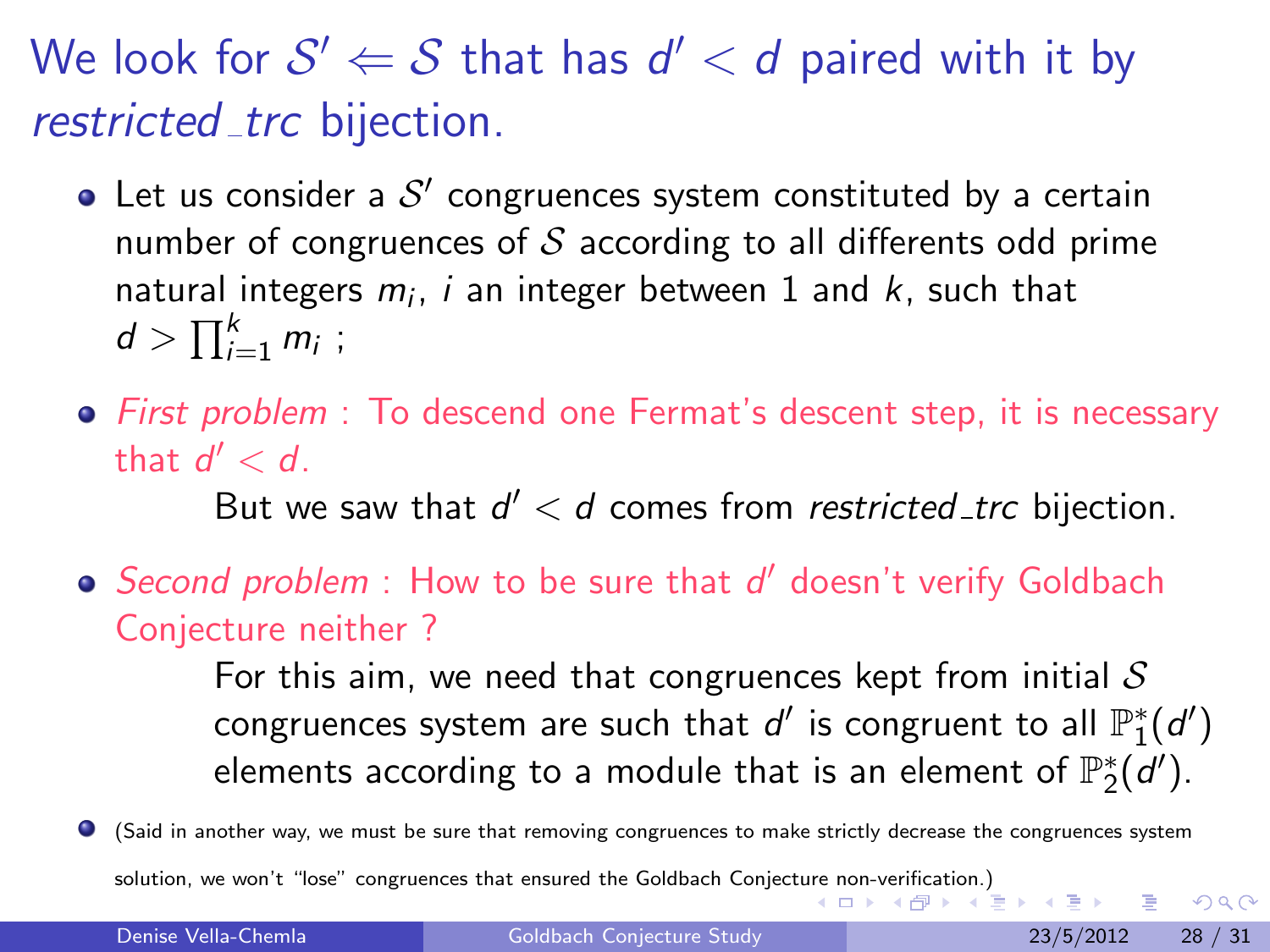# Second step

- We keep from the resulting congruences system a maximum of congruences in a new system  $\mathcal{S}'$  in such a way that  $d$ , the initial system  $S$ 's solution, is strictly greater than the moduli kept in the new system product and in such a way that every module intervening new system product and in such a way that every modu<br>in a kept congruence of the system is lesser than  $\sqrt{d'}$ .
- $p'_1, \ldots, p'_{k'} \in \mathbb{P}_1^*(x), \quad n_{j_1}, \ldots, n_{j_{k'}}, \in \mathbb{P}_2^*(x).$  $\exists x \in 2\mathbb{N} \setminus \{0, 2, 4\}, x \geq 4.10^{18},$

<span id="page-28-0"></span>
$$
\mathcal{S}'\left\{\begin{array}{l} x \equiv p'_1 \ (mod\ n_{j_1}) \\ x \equiv p'_2 \ (mod\ n_{j_2}) \\ \vdots \\ x \equiv p'_{k'} \ (mod\ n_{j_{k'}}) \end{array}\right.
$$

 $d>\prod_{u=1}^{k'} n_{j_u}$ 

- $p'_\mathsf{x}$  are all differents odd prime natural integers and  $n_\mathsf{y}$  are all differents odd prime natural integers ordered according to an increasing order.
- $S'$  is paired with  $d'$  by restricted\_trc bijecti[on](#page-27-0).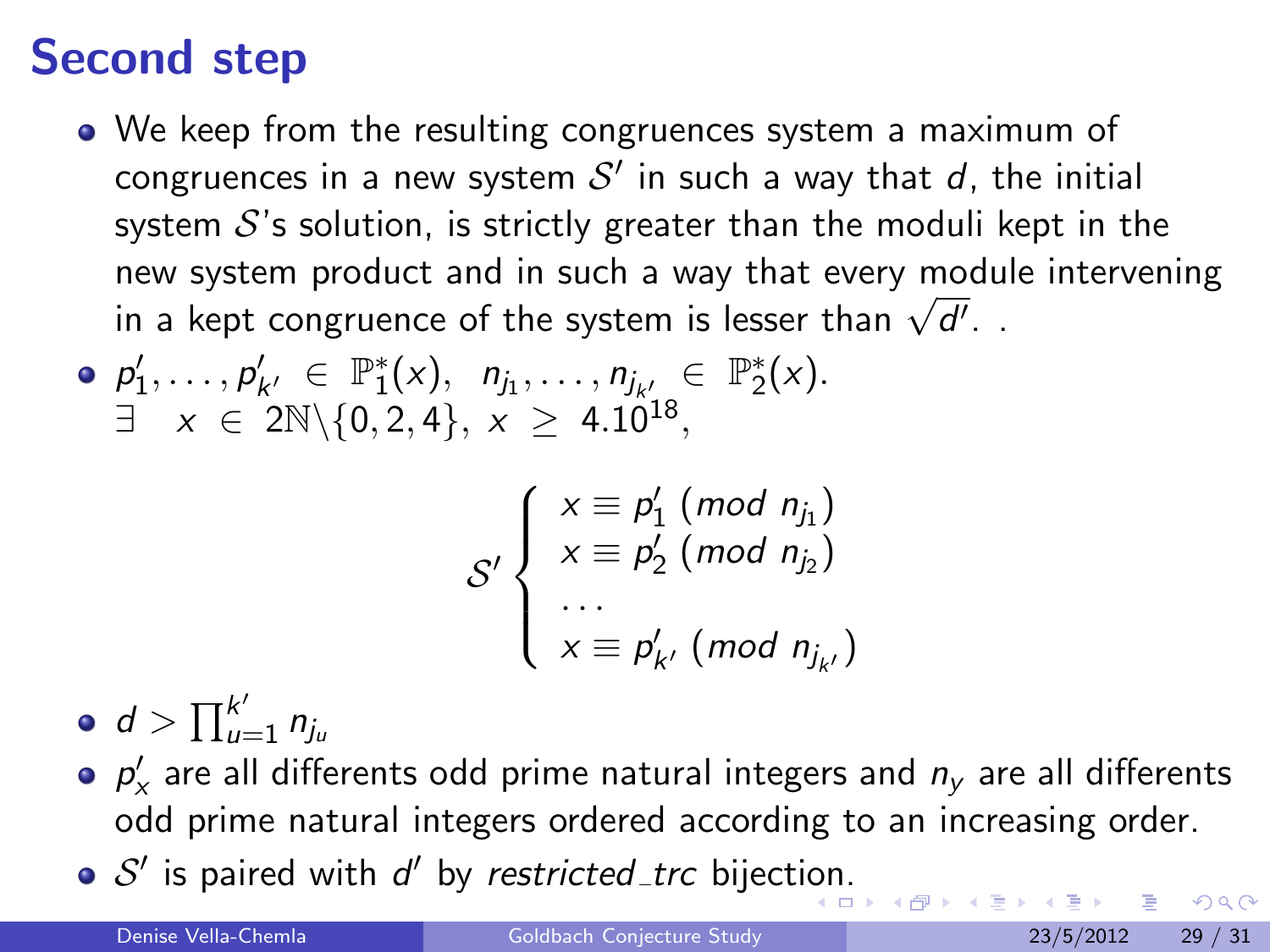Why d' doesn't verify Goldbach Conjecture neither?  $d' < \prod_{u=1}^{k'} n_{j_u} < d$  $\bullet$ 

• So 
$$
\frac{d'}{2} < \frac{d}{2} \Leftrightarrow \mathbb{P}_1^*(d') \subset \mathbb{P}_1^*(d)
$$
.

- But  $\forall m_i \in \mathbb{P}_2^*(d)$ , d  $d' \equiv d \pmod{m_i}$ .
- Then  $\forall p_i \in \mathbb{P}^*_1(d), \exists m_i \in \mathbb{P}^*_2$  $d \equiv p_i \pmod{m_i}$
- $\Leftrightarrow$   $\forall p_i \in \mathbb{P}_1^*(d), \exists m_i \in \mathbb{P}_2^*$ (d),  $d' \equiv p_i \pmod{m_i}$
- $\Rightarrow$   $\forall p_i \in \mathbb{P}_1^*(d'), \exists m_i \in \mathbb{P}_2^*(d'), \qquad d' \equiv p_i \pmod{m_i}$
- The implication is true because every kept module is an element of  $\mathbb{P}_2^*(d')$ .
- <span id="page-29-0"></span>This last line expresses the fact that d' doe[sn](#page-28-0)'[t](#page-30-0) [v](#page-28-0)[eri](#page-29-0)[fy](#page-30-0) [G](#page-0-0)[ol](#page-30-0)[db](#page-0-0)[ac](#page-30-0)[h](#page-0-0) Conjecture neither. Denise Vella-Chemla [Goldbach Conjecture Study](#page-0-0) 23/5/2012 30 / 31